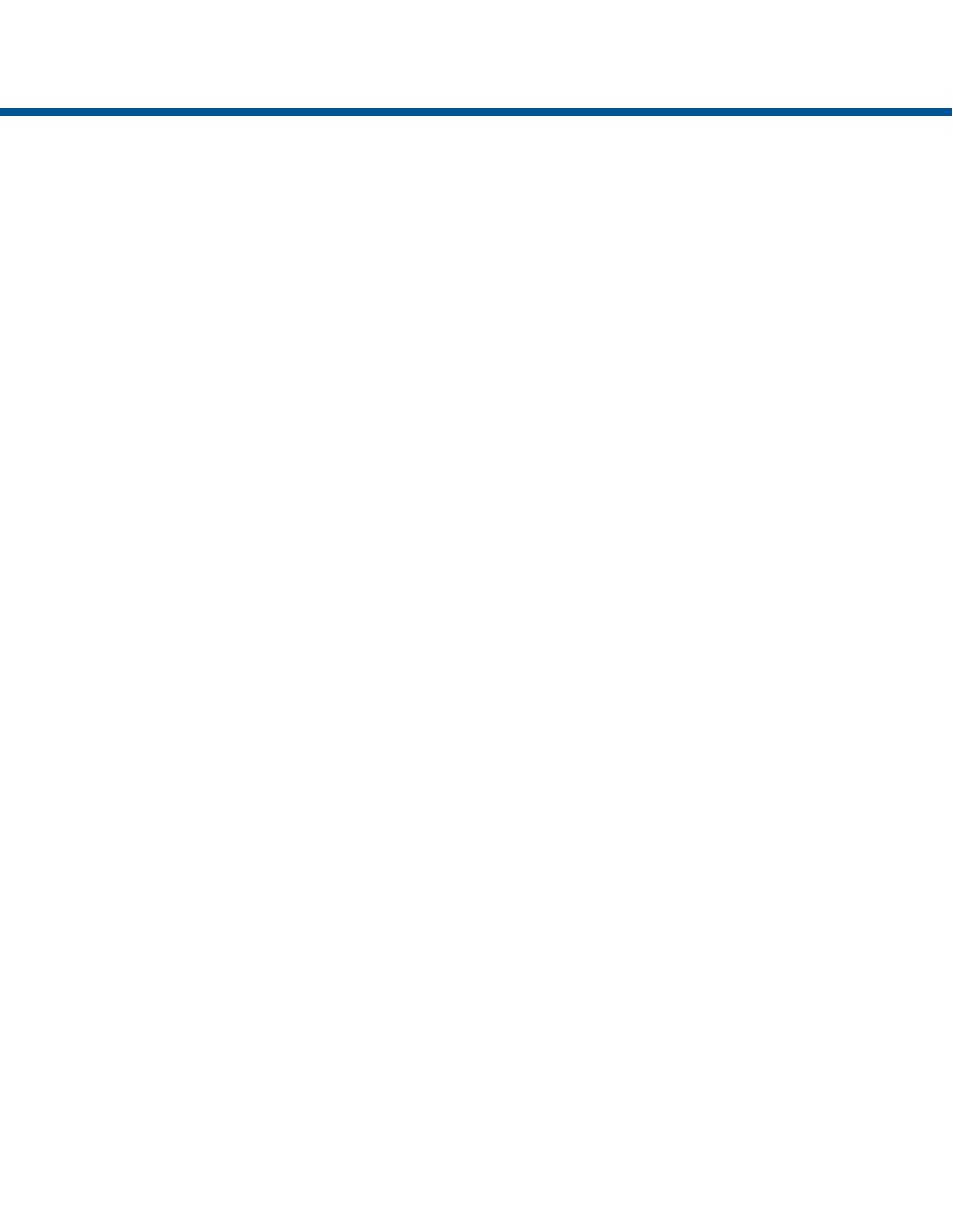## Introduction

#### *Effectively managing travel and entertainment (T&E) spending, small-dollar purchasing, and other business expenditures is increasingly important to the overall financial health of any company.*

The suite of MasterCard Commercial Products\* helps companies control and streamline all their expenses, while providing them with flexibility and security for all their business needs.

Experience indicates that employee<sup>\*\*</sup> misuse of company credit card privileges is rare. However, to protect against these losses, if they occur, MasterCard Worldwide established the MasterCoverage® Liability Protection Program.

The MasterCoverage Liability Protection Program is purchased by MasterCard and is provided complimentary to financial institutions and companies covered by the program.

MasterCoverage provides protection for cards issued in the United States BINs (Bank Identification Numbers) for the full spectrum of liability agreements between a company and its card-issuing financial institution: Individual Liability, Joint & Several, or Corporate Liability.\*\*\* For information specifically pertaining to Corporate Liability Insurance outside the United States, contact the Customer Relationship Manager assigned to your financial institution.\*

This brochure describes the coverage amounts, what is and is not covered under the program, how financial institutions must manage this program in conjunction with their client companies, and the minimum collection standards for recovering outstanding eligible charges. It also contains the steps required for companies to file a claim and a glossary of terms (all glossary terms appear in bold). Lastly, a claim form is included.

After reading this brochure, if you have any questions about the MasterCoverage Liability Protection Program, please contact your Customer Relationship Manager assigned to your financial institution.

The MasterCoverage Liability Protection Program…it's another important benefit that makes MasterCard Commercial Products a smart choice for all your corporate payment needs.

\*\*Employees are persons working for the company, including independent contractors.<br>\*\*\*The MasterCoverage Liability Protection Program is provided subject to the terms and conditions set forth in the master policies descri

<sup>\*</sup>MasterCard Commercial Products include MasterCard BusinessCard® Card, MasterCard Executive BusinessCard® Card, World MasterCard for Business Card, World Elite MasterCard for Business Card, Debit MasterCard BusinessCard® Card, MasterCard Professional Card, MasterCard Small Business Multi Card, MasterCard Corporate Card®, MasterCard Central Travel Solution, MasterCard<br>Corporate Executive Card®, MasterCard Corp Corporate Multi Card® Card, MasterCard Public Sector Travel Card®, MasterCard Public Sector Purchasing Card®, MasterCard Public Sector Fleet Card®, MasterCard Public Sector Multi Card® Card, MasterCard Government Travel Card®, MasterCard Government Purchasing Card®, MasterCard Government Fleet Card®, MasterCard Government Integrated Card®.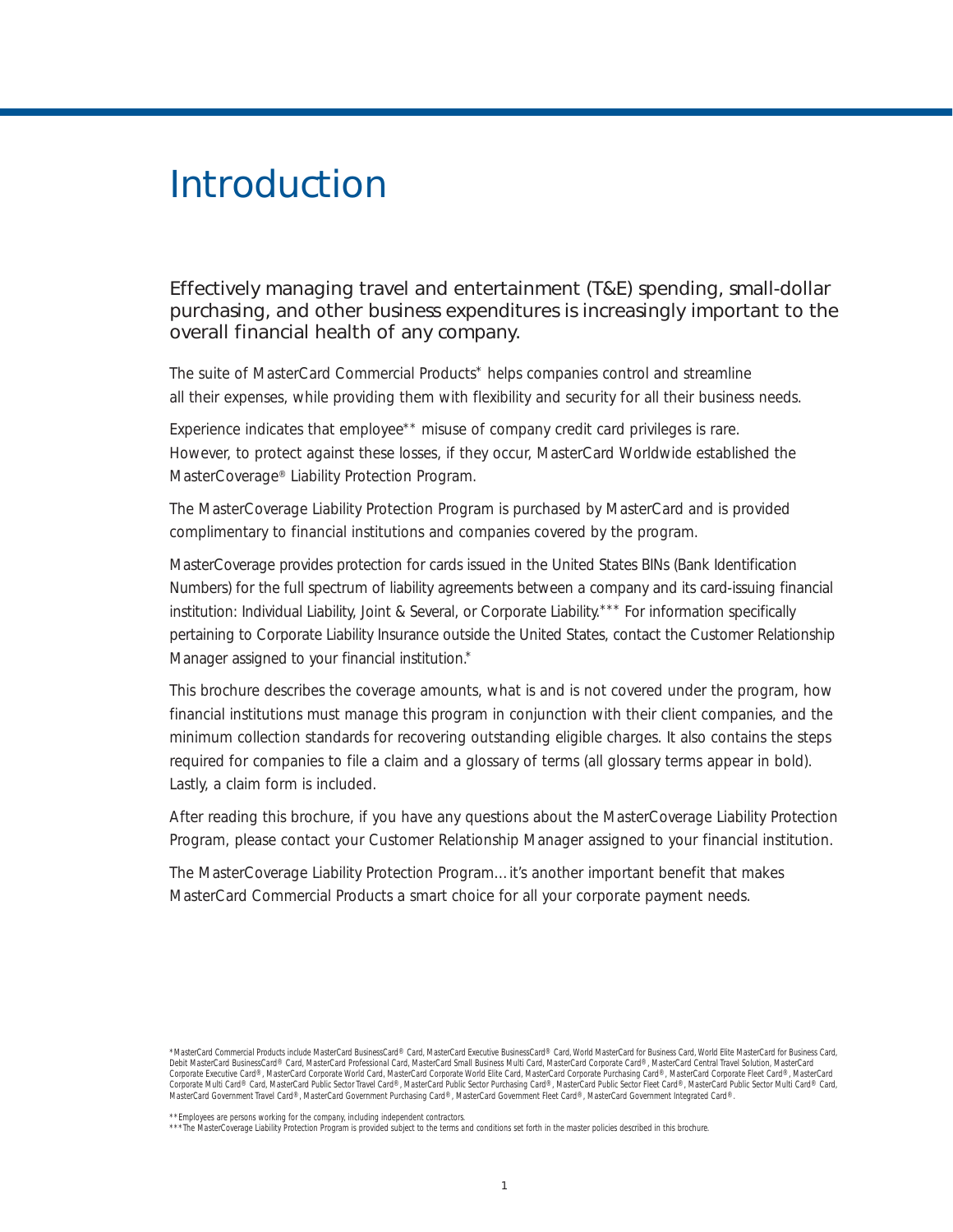## Description of Coverage

The MasterCoverage Liability Protection Program protects financial institutions and companies from employee misuse of charge privileges for any of the MasterCard Commercial Products cards including:

- MasterCard BusinessCard Card
- MasterCard Executive BusinessCard Card
- World MasterCard for Business Card
- World Elite MasterCard for Business Card
- Debit MasterCard BusinessCard Card
- MasterCard Professional Card
- MasterCard Small Business Multi Card
- MasterCard Corporate Card
- MasterCard Central Travel Solution
- MasterCard Corporate Executive Card
- MasterCard Corporate World Card
- MasterCard Corporate World Elite Card
- MasterCard Corporate Purchasing Card
- MasterCard Corporate Fleet Card
- MasterCard Corporate Multi Card Card
- MasterCard Public Sector Travel Card
- MasterCard Public Sector Purchasing Card
- MasterCard Public Sector Fleet Card
- MasterCard Public Sector Multi Card Card
- MasterCard Government Travel Card
- MasterCard Government Purchasing Card
- MasterCard Government Fleet Card
- MasterCard Government Integrated Card

The MasterCoverage Liability Protection Program provides protection in the following instances:

- Up to a maximum limit of USD 25,000 per cardholder for companies that have two to four cards, or
- Up to a maximum limit of USD 100,000 per cardholder for companies that have five or more cards provided that all program conditions, as outlined in this brochure, are met.\*\*\*
- Cash advances of USD 300 per day, up to a maximum of USD 1,000 per claim.

The MasterCoverage Liability Protection Program provides protection based on the type of liability agreement that exists between a financial institution and their client company:

- **Individual Liability** defined as "The MasterCard Commercial Products cardholder will be solely liable for all charges on the issued card."
- **Joint & Several Liability** defined as "The company and the individual MasterCard Commercial Products cardholder are both liable for all the charges on the MasterCard Commercial Products card account."
- **Corporate Liability** defined as "The company is solely liable for all charges on the MasterCard Commercial Products card account."

The MasterCoverage program will reimburse financial institutions up to the limits defined above for charges that fall within the protection period outlined in **Table A** and meet the following criteria (herein referred to as eligible charges):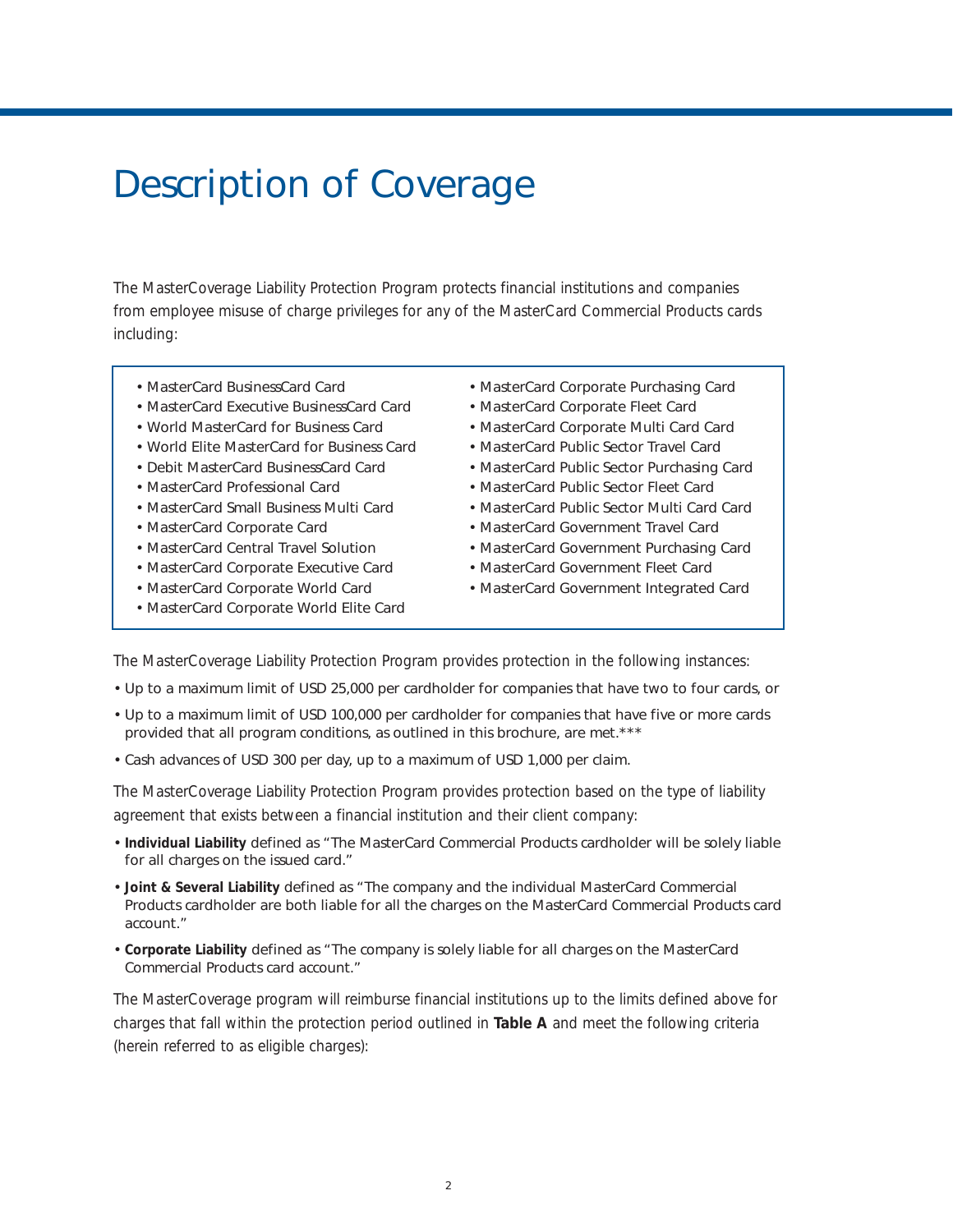#### A. Individual Liability Accounts:

- Charges on cards that were reimbursed to the employee, which were not remitted by the employee to the financial institution
- Charges on cards that were reimbursed to the employee that did not directly or indirectly benefit the company
- Charges on cards that were reimbursed directly to the financial institution by the company on behalf of the cardholder but were later discovered not to have directly or indirectly benefited the company

#### B. Joint & Several Liability Accounts:

- Charges on cards that were either reimbursed to the employee, which were not remitted by the employee to the financial institution
- Charges on cards that did not directly or indirectly benefit the company
- Charges on cards that were reimbursed directly to the financial institution by the company on behalf of the cardholder but were later discovered not to have directly or indirectly benefited the company

#### C. Corporate Liability Accounts:

• Charges on cards that did not directly or indirectly benefit the company

Employee termination is a requirement of the MasterCoverage claim process. The card cancellation date and employee termination date establish the protection period for eligible charges set forth in **Table A**.

The card cancellation date is an important date that establishes the protection period for eligible charges. **Table A** illustrates how a company must request card cancellation immediately upon employee termination.

| Table A |
|---------|
|---------|

|                                                                                                                | If card cancellation date<br>occurs before employee<br>termination date, then<br>Protection Period is: | If card cancellation date occurs<br>0-2 business days after<br>employee termination date,<br>then Protection Period is: | If card cancellation date occurs<br>3+ business days after<br>employee termination date,<br>then Protection Period is:                                               |
|----------------------------------------------------------------------------------------------------------------|--------------------------------------------------------------------------------------------------------|-------------------------------------------------------------------------------------------------------------------------|----------------------------------------------------------------------------------------------------------------------------------------------------------------------|
| Protection Period for eligible<br>charges before card<br>cancellation date or employee<br>termination date is: | 75 calendar days prior to<br>employee termination date                                                 | 75 calendar days prior to<br>employee termination date                                                                  | 75 calendar days prior to card<br>cancellation date; any charges<br>between employee termination<br>date and card cancellation date<br>are not eligible for coverage |
| Protection Period for<br>eligible charges after card<br>cancellation date or employee<br>termination date is:  | 14 calendar days after<br>employee termination date                                                    | 14 calendar days after<br>employee termination date                                                                     | No coverage                                                                                                                                                          |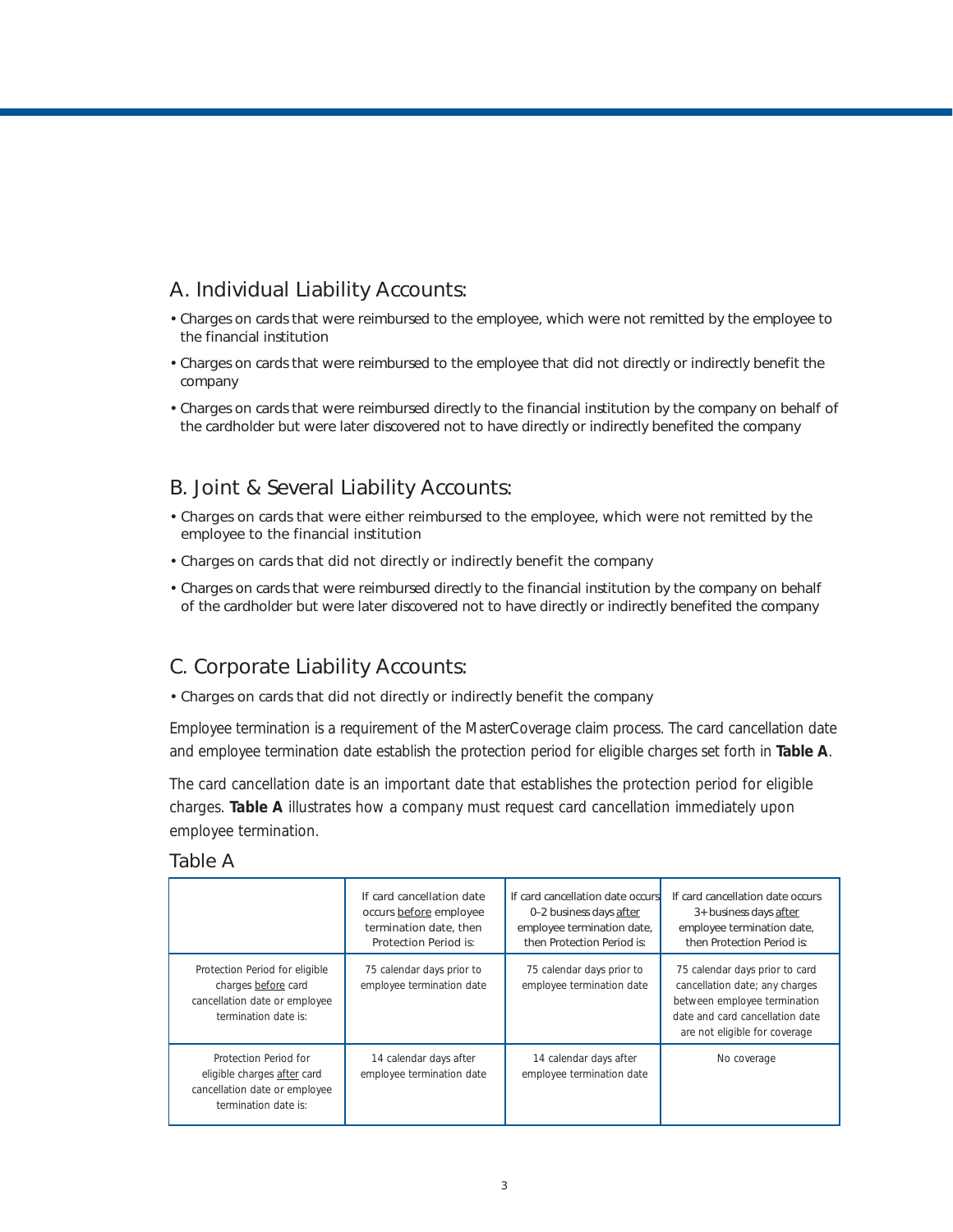#### Exclusions

The following are *not* considered eligible charges under the MasterCoverage program:

- Charges transacted on, or anytime after, the employee termination date if the card is not cancelled within two business days of the employee termination date
- Interest or fees (including, but not limited to, ATM service charges) imposed by the financial institution
- Cash advances on, or anytime after, the employee termination date if the card is not cancelled within two business days of employee termination date
- Personal charges on Individual Liability Accounts for which the company did not reimburse the employee
- Charges made by someone who is not an employee of the company
- Charges resulting from bankruptcy/insolvency of the company
- Charges made on cards or accounts issued to multiple employees rather than an individual, which cannot be traced back to the employee who incurred the charge
- Charges resulting from a lost or stolen card
- Any amount unpaid on an Individual Liability Account as a result of an employee's bad check if at least one bad check has been written by the employee within the prior 12 months (a "bad check" is defined as a check written against an account with insufficient funds)
- Charges for goods or services that would regularly be used by the company and that would benefit the company, or were purchased by the employee for someone else according to the company's instructions, or were agreed to by the company in advance
- Charges made by partners, owners, volunteers, or elected directors
- Charges made by shareholders owning more than 5% of a company's outstanding shares
- Charges in excess of USD 25,000 per card if the company has two to four MasterCard Commercial Products cards
- Charges in excess of USD 100,000 per card if the company has two to four or more cards
- Cash advances exceeding the limit of USD 300 per day or a maximum limit of USD 1,000 per claim
- Charges made by a company that has been issued only one card
- Charges resulting from the use of convenience checks
- Any amount unpaid due to an employee death where there is no indication of misuse/abuse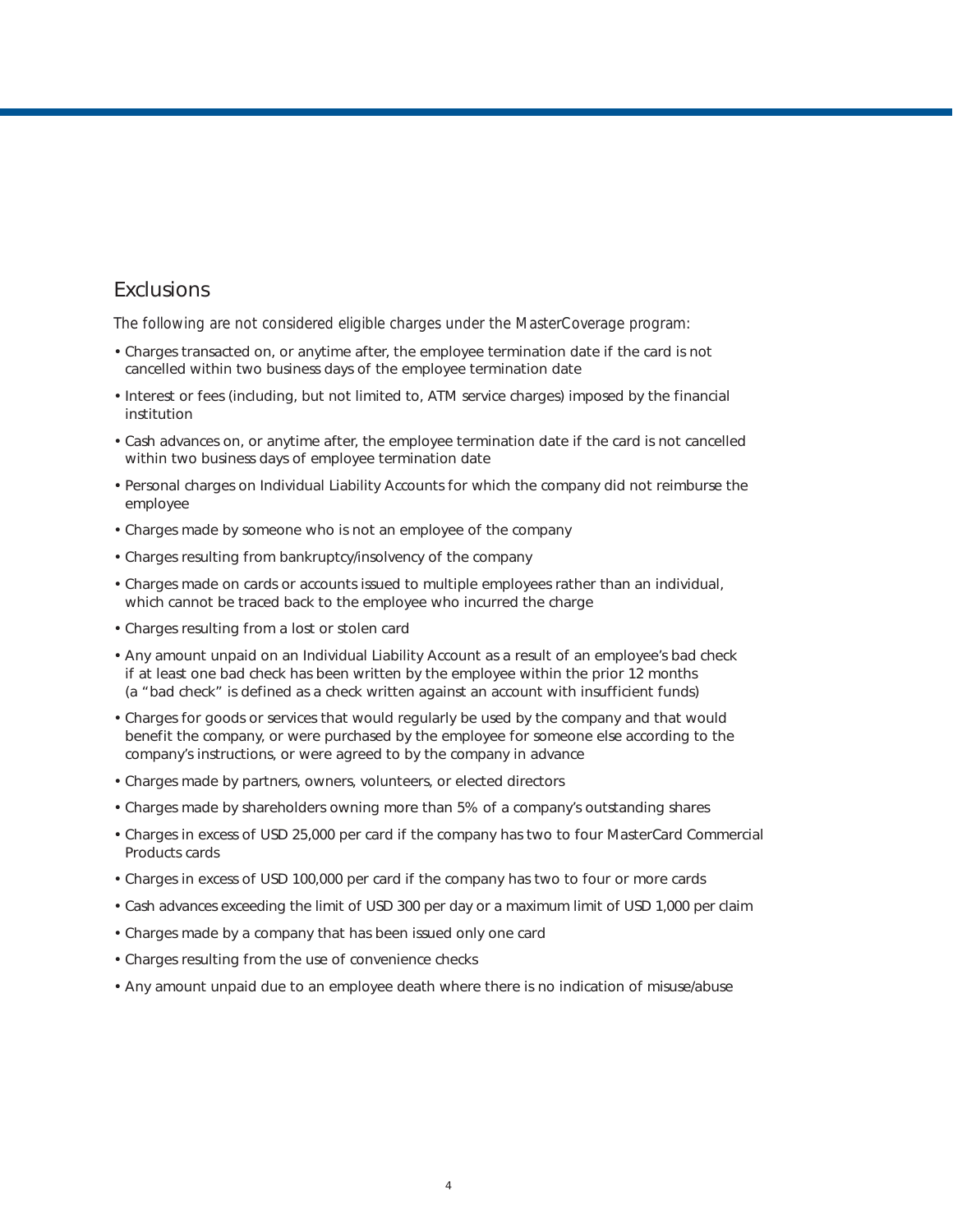## How Financial Institutions Manage the MasterCoverage Program

The financial institution is responsible for managing the MasterCoverage program. This means that the financial institution should designate a program manager, probably in the MasterCard Commercial Products account management area, to perform or manage the following duties:

- Act as a central resource for information about the MasterCoverage program for the financial institution's client companies who use MasterCard Commercial Products. This means responding to questions from companies and ensuring that they are aware of how the MasterCoverage program works, the criteria for eligible charges, and their obligations as outlined in this brochure.
- Distribute the MasterCoverage brochure to the key contact who is responsible for managing the card program at each client company.
- It is critical that the financial institution provides the MasterCoverage brochure to describe what needs to take place when the company needs to file a claim (Joint & Several or Corporate Liability), or provide the financial institution with information about the former employee and their eligible charges (Individual Liability). Companies need to be knowledgeable about how the MasterCoverage program works.
- Provide the financial institution's client companies who use MasterCard Commercial Products cards with blank claim forms to have on hand at their company. There are three blank claim forms at the back of this brochure, and these forms can be copied as needed. (For more forms, contact your Customer Relationship Manager assigned to your institution.)
- MasterCard recommends the financial institution includes the MasterCoverage brochure and a supply of blank claim forms to all new client companies with their new account set-up material.
- Maintain organized files for the financial institution to track when the card cancellation confirmation letter, claim form, and all supporting documentation are received from a company as well as a record of all collection efforts made by the financial institution.
- Make diligent efforts for the financial institution to collect eligible charges from the former employee for 60 days, beginning upon receipt of the claim form from the company, according to the collection standards set forth by the MasterCoverage program administrator in *Appendix C*, as permitted by local, state, and federal regulations. At a minimum, the financial institution must verbally contact the former employee once and send three written notices requesting payment for eligible charges within the 60-day period.
- File a MasterCoverage claim with the MasterCoverage program administrator within 180 days of the card cancellation date. With this action, the financial institution assigns any uncollected charges to the MasterCoverage program administrator. For inquiries about claims, please contact:

**MasterCoverage Program Administrator P.O. Box 94852 Cleveland, OH 44101-9813 Tel: 1-440-914-2214**

It is critical that the designated MasterCoverage program manager understands all aspects of the program. If there are any questions, please contact your Customer Relationship Manager for assistance.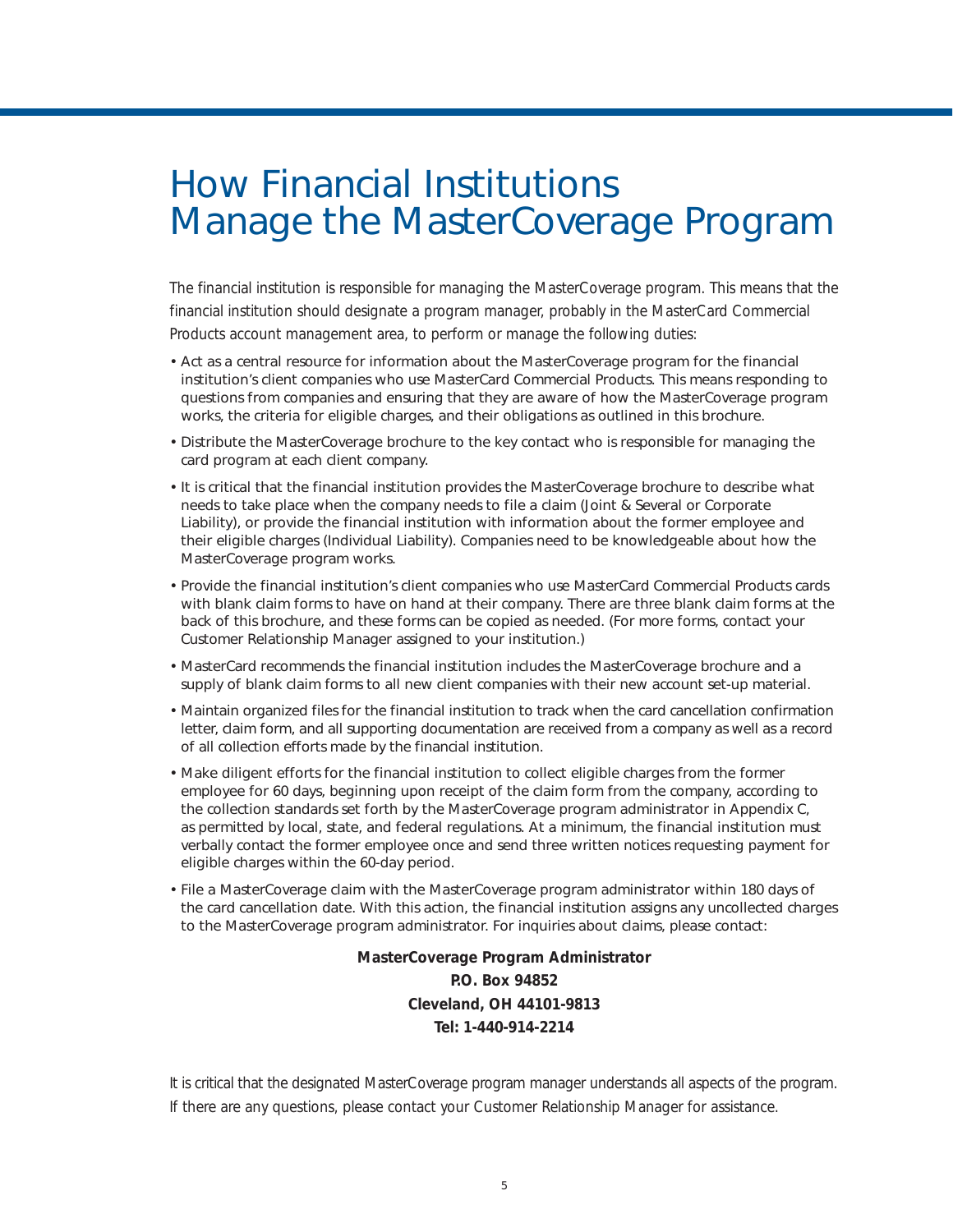## How to File a Claim

By following the steps below, a company with two or more MasterCard Commercial Products cards can be protected from eligible charges made by a former employee.

| Company                         | Step 1:<br>Company notifies<br>Financial Institution of<br>employee termination<br>date immediately.<br>MasterCard strongly urges companies                                        | Step 2:<br>Company requests card<br>cancellation and sends<br>written confirmation to<br><b>Financial Institution</b><br>immediately after<br>employee termination<br>date, but no later than<br>two business days. | Step 4:<br>Company notifies<br>former employee of<br>card cancellation<br>immediately after card<br>cancellation date.<br>but no later than<br>30 days after card<br>cancellation date.                  | Step 5:<br>Company calculates<br>eligible charges.                              |
|---------------------------------|------------------------------------------------------------------------------------------------------------------------------------------------------------------------------------|---------------------------------------------------------------------------------------------------------------------------------------------------------------------------------------------------------------------|----------------------------------------------------------------------------------------------------------------------------------------------------------------------------------------------------------|---------------------------------------------------------------------------------|
|                                 | to perform Steps 1 and 2 at this time.                                                                                                                                             |                                                                                                                                                                                                                     |                                                                                                                                                                                                          |                                                                                 |
| <b>Financial Institution</b>    |                                                                                                                                                                                    | Step 3:<br><b>Financial Institution</b><br>cancels card<br>immediately after<br>Company notification.                                                                                                               |                                                                                                                                                                                                          |                                                                                 |
| Program<br>Administrator        |                                                                                                                                                                                    |                                                                                                                                                                                                                     |                                                                                                                                                                                                          |                                                                                 |
| Company                         | Step 6:<br>Company submits<br>claim form to Financial<br>Institution immediately<br>after card cancellation<br>date, but no later<br>than 90 days after<br>card cancellation date. |                                                                                                                                                                                                                     |                                                                                                                                                                                                          |                                                                                 |
| <b>Financial Institution</b>    | Step 7:<br><b>Financial Institution</b><br>verifies eligible<br>charges.                                                                                                           | Step 8:<br><b>Financial Institution</b><br>begins collection<br>efforts immediately<br>after receipt of<br>claim form from the<br>company, for a<br>minimum of 60 days.                                             | Step 9:<br><b>Financial Institution</b><br>files a MasterCoverage<br>claim immediately<br>after collection effort<br>period has ended,<br>but no later than<br>180 days after card<br>cancellation date. |                                                                                 |
| Program<br><b>Administrator</b> |                                                                                                                                                                                    |                                                                                                                                                                                                                     | <b>Step 10:</b><br>Program Administrator<br>reimburses Financial<br>Institution. Usually 30<br>days after receipt of a<br>completed claim.                                                               | <b>Step 11:</b><br>Program Administrator<br>may perform<br>subrogation efforts. |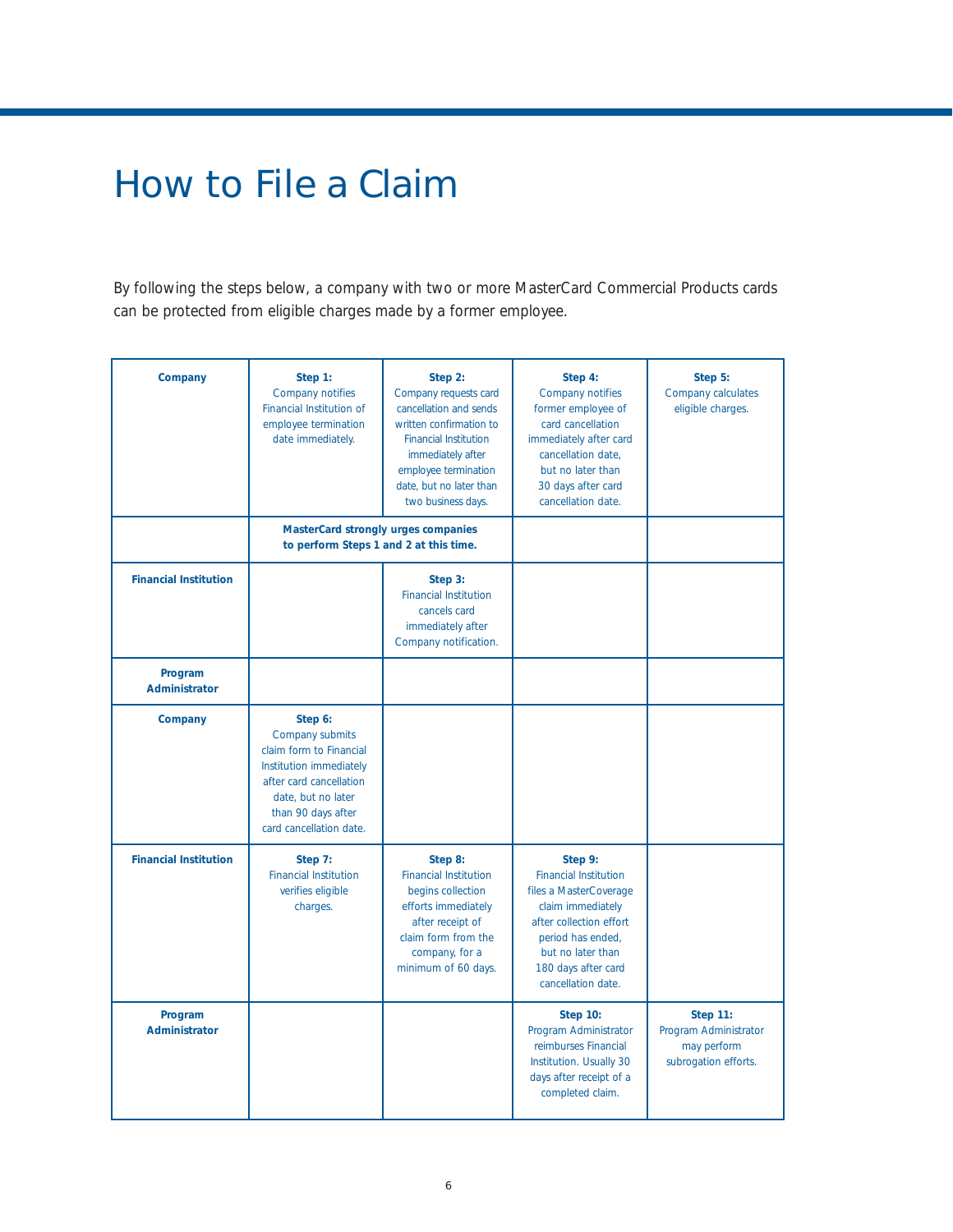#### **Step 1:** Company Notifies Financial Institution of Employee Termination Date

#### *Timetable: Notification must occur immediately.*

The company must notify the financial institution immediately of the employee termination date. Notification can be performed by phone, fax, e-mail or via Web site online tool. Phone notification must be followed by written confirmation and received by the financial institution within 30 days.

#### **Step 2:** Company Requests Card Cancellation

#### *Timetable: Card must be cancelled immediately (must be cancelled within two business days of the employee termination date to receive maximum coverage).*

The company must request that the card be cancelled within two business days of the employee termination date or in accordance with the issuing financial institution's policy, whichever is less. The company must also provide the following cardholder account information to the financial institution:

- Employee name
- Card account number
- Employee termination date
- Last-known home address
- Last-known home phone number
- Last-known business address
- Whether the card was retrieved or not

The company's request to cancel the card can be performed by phone, fax, e-mail, or via Web site online tool. Phone notification must be followed by written confirmation and received by the financial institution within 30 days of the card cancellation date. (See sample letter in *Appendix A.*)

*MasterCard strongly urges companies to perform Steps 1 and 2 at the same time, immediately after an employee leaves the company (either voluntarily or involuntarily, or notifies the company that s/he will be terminating employment. Any charges transacted between the employee termination date and the card cancellation date will not be covered by the MasterCoverage program unless the card is cancelled within two business days of the employee termination date.*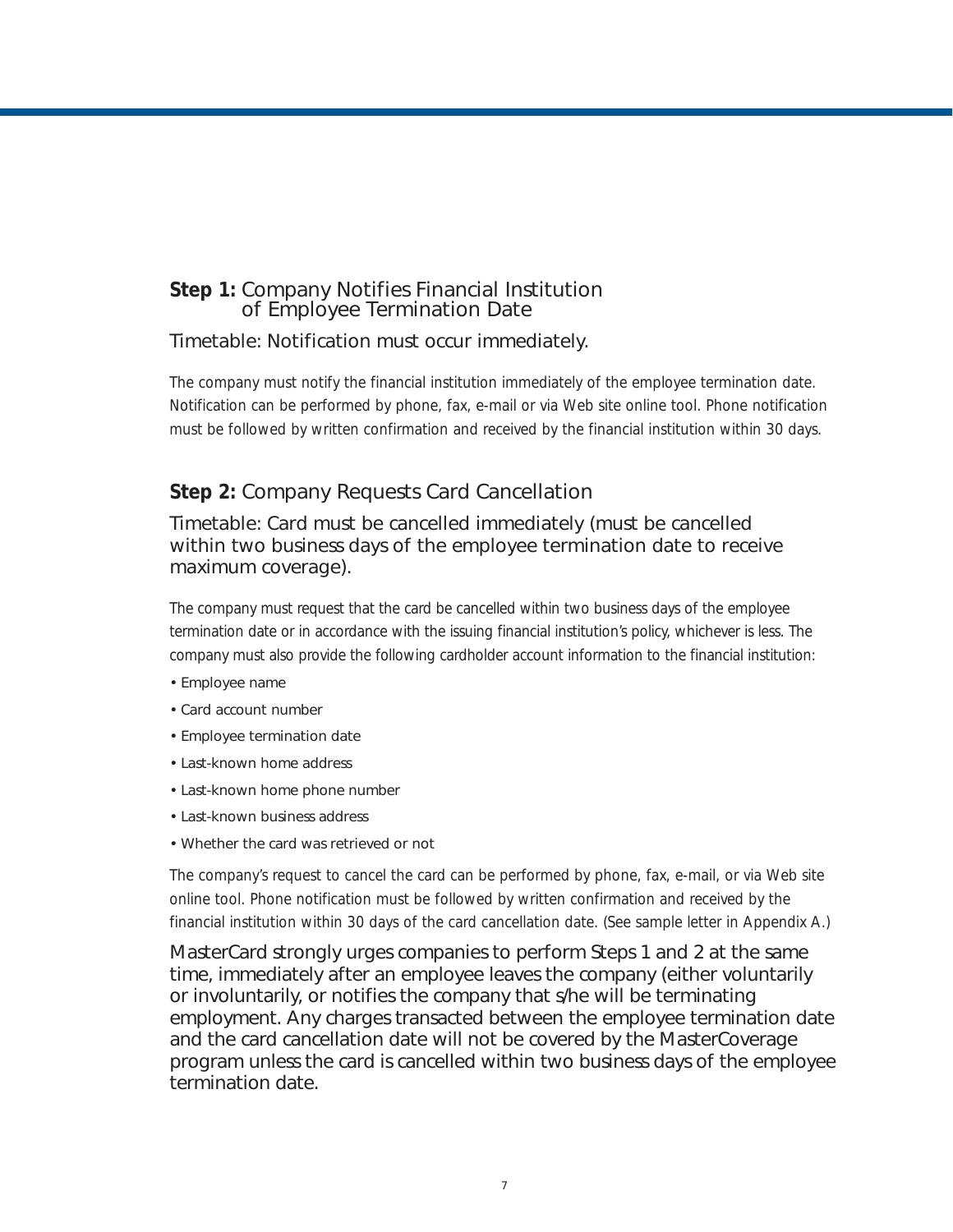#### **Step 3:** Financial Institution Cancels the Card

#### *Timetable: Financial Institution must cancel card immediately after notification from Company in Step 2.*

When the company requests card cancellation, the financial institution must immediately cancel the card. The date the card is cancelled is the card cancellation date.

The card cancellation date and the employee termination date establish the protection period for eligible charges.

#### **Step 4:** Company or Financial Institution Notifies Former Employee of Card Cancellation

#### *Timetable: Must be done immediately after card cancellation date, not to exceed 30 days from card cancellation date.*

The company or the financial institution must send a card cancellation notice within 30 days of the card cancellation date to the former employee with the following instructions:

- Immediately discontinue use of the MasterCard Commercial Products card
- Return the card to the company or the financial institution
- Pay any outstanding balance

This step must be completed for any cardholder that leaves the company, whether voluntarily or not. A sample cancellation notice is provided in *Appendix B*.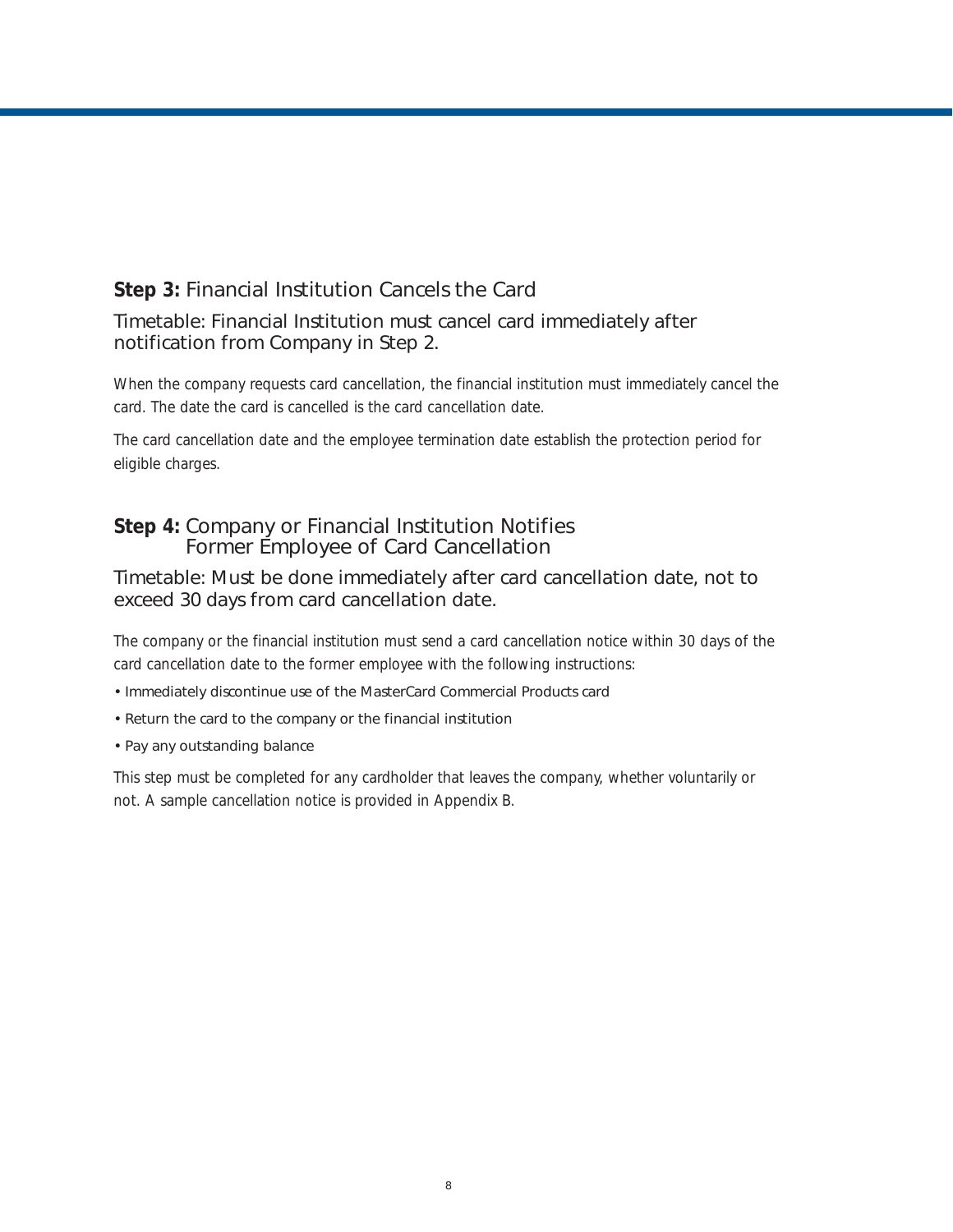#### **Step 5:** Company Calculates Eligible Charges

Using the criteria outlined in the *"Description of Coverage"* section, the company must calculate which of the former employee's unauthorized charges qualify for protection and may be eligible for payment under the MasterCoverage program.

#### **Individual Liability Accounts:**

- For claims on reimbursed charges that were not remitted by the employee to the financial institution, review billing statements, copies of expense reports, and reimbursement checks, and refer to **Table A** in the *"Description of Coverage"* section to determine charges that may be eligible for payment under the MasterCoverage program.
- For claims on reimbursed charges that did not directly or indirectly benefit the company, company must provide supporting documentation such as billing statements, copies of expense reports, reimbursement checks, detailed job description, travel schedule, copies of previous expense reports, and shipping invoices related to the charges in question. Refer to **Table A** in the *"Description of Coverage"* section to determine charges that may be eligible for payment under the MasterCoverage program.
- The company will be asked to provide a copy of either the employer/employee agreement or the company's travel and entertainment (T&E) policy to support unauthorized charges made by the employee.

#### **Joint & Several Liability Accounts:**

- For claims on reimbursed charges that were not remitted by the employee to the financial institution, review billing statements, copies of expense reports and reimbursement checks, and refer to **Table A** in the *"Description of Coverage"* section to determine charges that may be eligible for payment under the MasterCoverage program.
- For claims that did not directly or indirectly benefit the company, the company must perform an analysis to determine the amount of charges that did not benefit the company, and refer to **Table A**, in the *"Description of Coverage"* section, to determine charges that may be eligible for payment under the MasterCoverage program. This analysis may include examining any or all of the following supporting documentation: detailed job description, travel schedule, copies of previous expense reports, and shipping invoices related to the charges in question.
- The company will be asked to provide a copy of either the employer/employee agreement or the company's travel and entertainment (T&E) policy to support unauthorized charges made by the employee.

#### **Corporate Liability Accounts:**

- The company must perform an analysis to determine the amount of charges that did not benefit the company, and refer to **Table A**, in the *"Description of Coverage"* section, to determine charges that may be eligible for payment under the MasterCoverage program. This analysis may include examining any or all of the following supporting documentation: detailed job description, travel schedule, copies of previous expense reports, and shipping invoices related to the charges in question.
- The company will be asked to provide a copy of either the employer/employee agreement or the company's travel and entertainment (T&E) policy to support unauthorized charges made by the employee.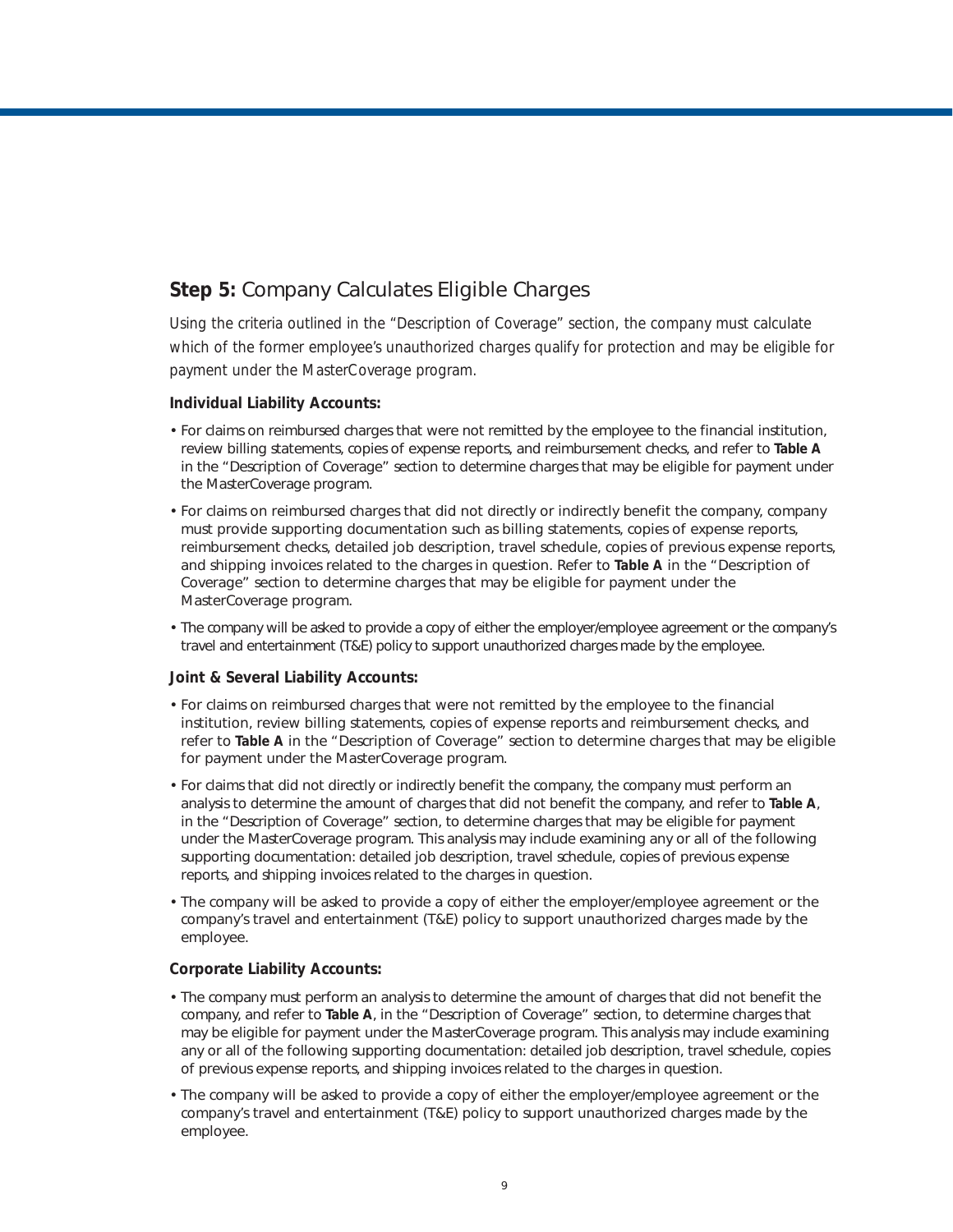#### **Step 6:** Company Submits Claim Form to Financial Institution

*Timetable: Must be done immediately after card cancellation date, not to exceed 90 days from card cancellation date.*

The company must complete Sections 1– 4 of the claim form and submit the claim form to the financial institution within 90 days of the card cancellation date. Please note that the claim form must be accompanied by the following supporting documentation depending upon the liability agreement as outlined in the MasterCoverage Claim Form:

- Copy of card cancellation confirmation letter or printout of card cancellation screen
- Copy of employee notification letter to cardholder, if not completed by the financial institution
- Copies or screen printouts of cardholder billing statements with eligible charges highlighted
- Copies of any written correspondence to the cardholder requesting payment of the cardholder's account balance
- Copies of expense reports or substitute equivalent documentation

*(Substitute documentation may include, but is not limited to, shipping invoices, which include shipment to a location other than employee's work location, or explanation of how the purchase is unrelated to employee's job function.)*

- Evidence of reimbursement documentation, if applicable
- Copy of analysis and all supporting documentation used to determine the amount of charges, which did not benefit the company
- Copy of company employer/employee agreement or travel and entertainment (T&E) policy to substantiate unauthorized charges

*If the company does not return the claim form to the financial institution within 90 days of the card cancellation date, the claim will not be eligible for coverage.* 

#### **Step 7:** Financial Institution Reviews Documentation Submitted by Company

Upon receipt of the claim form and supporting documentation, the financial institution must review all documentation submitted by the company to verify charges the company has submitted for payment. The financial institution must thoroughly review all documentation submitted by the company to insure that only eligible charges are submitted to the program administrator.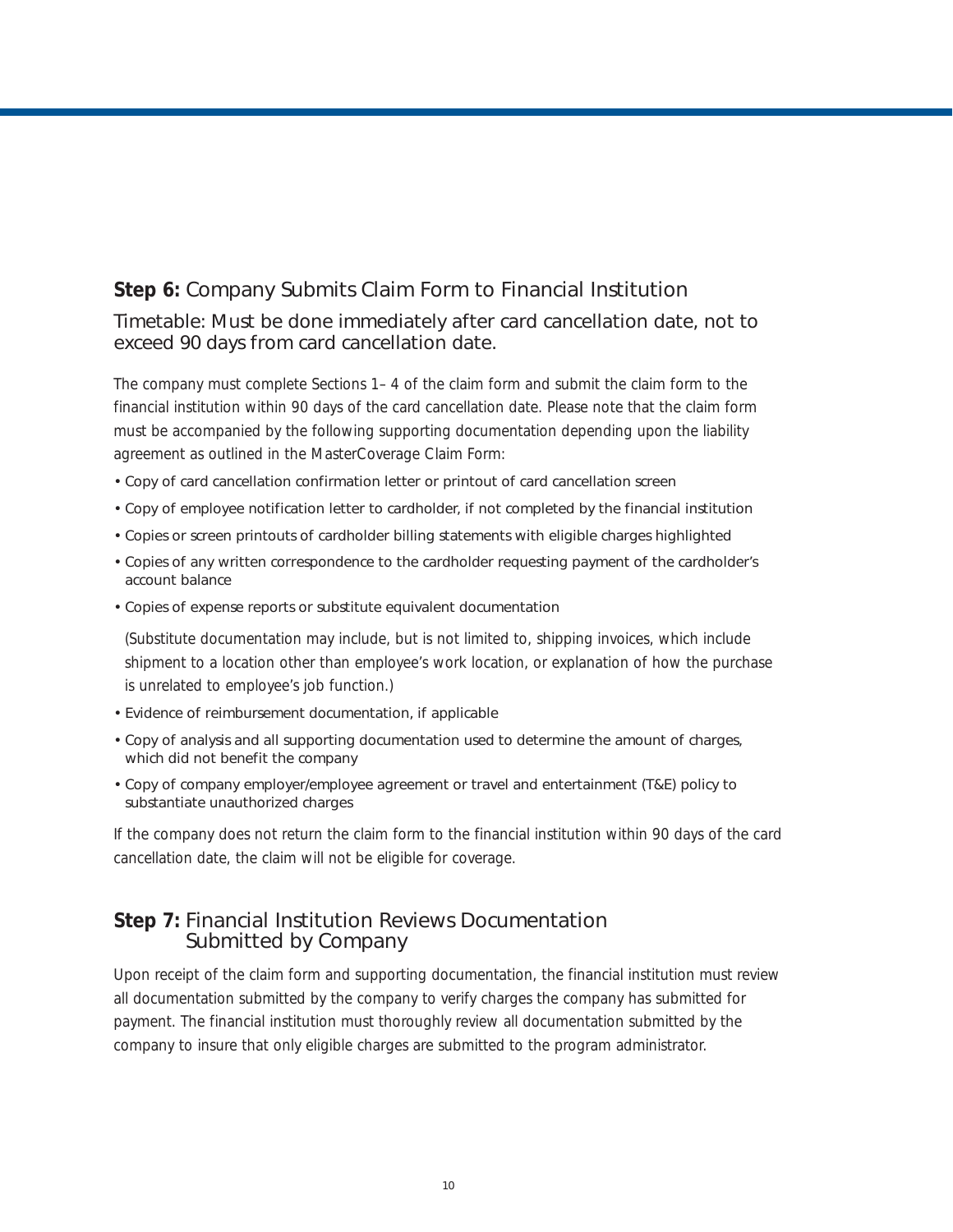#### **Step 8:** Financial Institution Begins Collection Efforts

#### *Timetable: Must be done immediately after receipt and review of claim form in Step 7, for a minimum of 60 days.*

The financial institution must begin 60 days of collection efforts as allowed by the card account agreement and, as permitted by local, state, and federal regulations, upon receipt of the claim form from the company. *Appendix C* contains the "MasterCard Minimum Collection Standards" set forth by the MasterCoverage program administrator for this step. At a minimum, the financial institution must verbally contact the former employee once, and send three written notices requesting payment for unpaid charges, within the 60-day period.

**IMPORTANT:** If financial institution cannot conduct collection efforts due to restrictions listed in card account agreement, the 60 days of collection efforts as described above must be conducted by the company.

#### **Step 9:** Financial Institution Files a MasterCoverage Claim

#### *Timetable: Must be done immediately after completing the collection efforts in Step 8, not to exceed 180 days after card cancellation date.*

Following 60 days of collection efforts, the financial institution must complete Section 5 of the claim form and submit the completed form (including all required supporting documents) to the MasterCoverage program administrator.

*The financial institution must file the claim within 180 days of the card cancellation date to be eligible for reimbursement. This provides for 90 days of collection efforts by the company followed by 60 days of collection efforts by the financial institution.* 

The following supporting documents must accompany the claim form submission:

- Copy of card cancellation confirmation letter or printout of card cancellation screen
- Copy of employee notification letter to cardholder
- Copies or screen printouts of cardholder billing statements with charges that may be eligible for coverage highlighted
- Copies of any written correspondence to the cardholder requesting payment of the cardholder's account balance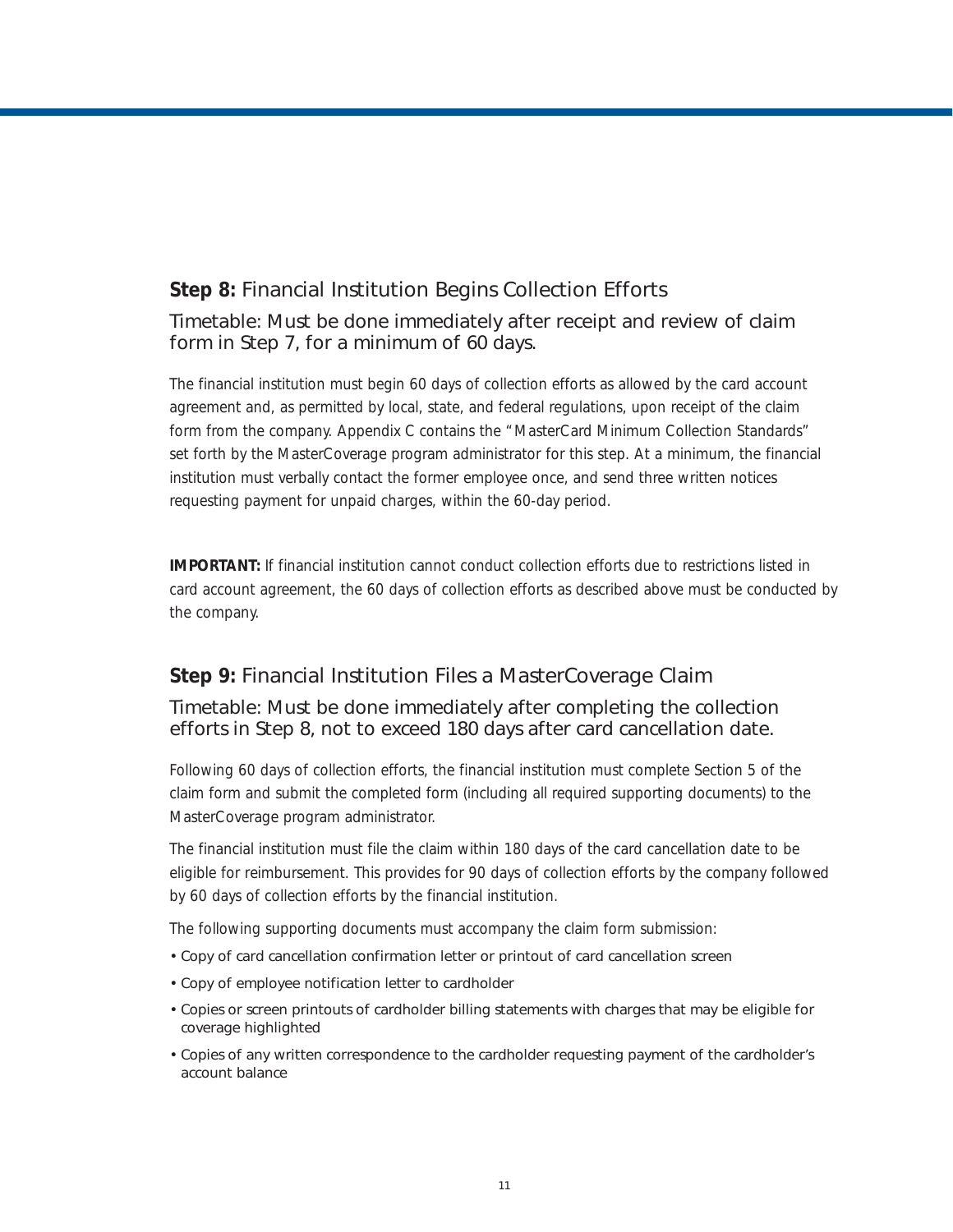• Copies of expense reports or substitute equivalent documentation

*(Substitute documentation may include, but is not limited to, shipping invoices, which include shipment to a location other than employee's work location, or explanation of how the purchase is unrelated to employee's job function.)*

- Evidence of reimbursement documentation, if applicable
- Copy of analysis and all supporting documentation used to determine the amount of charges that did not benefit the company
- Copy of company employer/employee agreement or travel and entertainment (T&E) policy to substantiate unauthorized charges
- Documentation of actions taken by the financial institution to collect the unpaid charges from the cardholder, including a log of phone contacts to cardholder and copies of any collection letters or screen printouts showing attempts to collect unpaid charges
- The name, addresses, and phones number of a contact at the financial institution who is responsible for collection efforts on the account
- Any other documentation requested to substantiate the claim. The financial institution must be able to identify and document a cardholder on Corporate Liability Accounts

The financial institution must mail the completed claim to:

#### **MasterCoverage Program Administrator P.O. Box 94852 Cleveland, OH 44101-9813 Tel: 1-440-914-2214**

**Note:** The MasterCoverage program administrator will close a claim 180 days from the day the last documentation was received.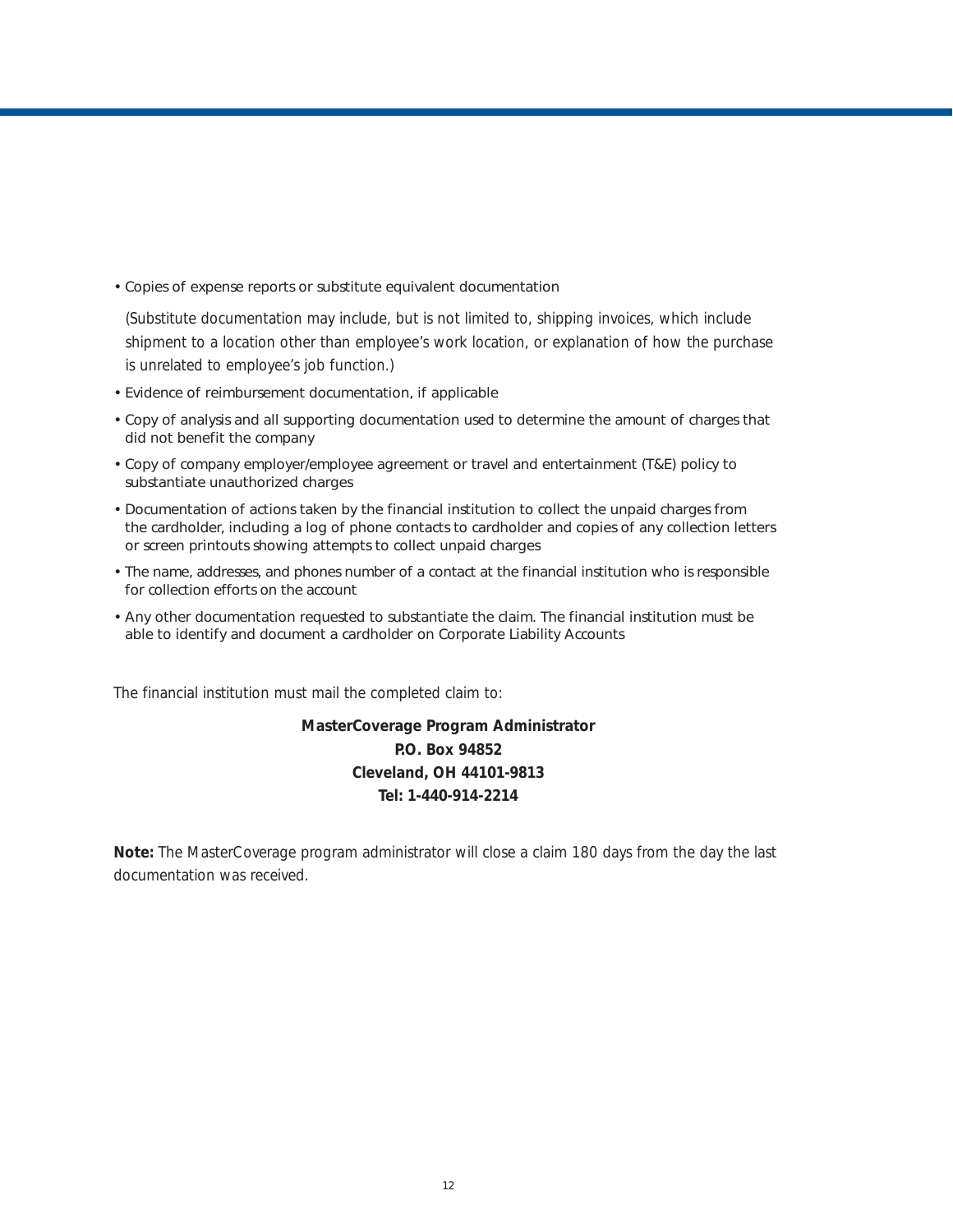#### **Step 10:** Program Administrator Reimburses Financial Institution for Eligible Charges

The MasterCoverage program administrator will reimburse the financial institution for eligible charges up to the allowable maximum amount per cardholder within 30 days of submission of a completed claim form and all the required supporting documentation. Reimbursement will be made only for those charges that have been substantiated by the company. Should the program administrator be unable to validate certain charges submitted for reimbursement, payment will be made only for those charges substantiated by the company.

By accepting payment under the MasterCoverage program, the financial institution agrees to waive the company's liability for all eligible charges paid under the claim. If the company has already paid the former employee's account balance, the financial institution must credit or reimburse the company for amounts paid under the MasterCoverage program.

For inquiries about claims, the financial institution may contact:

**MasterCoverage Program Administrator P.O. Box 94852 Cleveland, OH 44101-9813 Tel: 1-440-914-2214** 

#### **Step 11:** Program Administrator May Perform Subrogation Efforts

The claim form includes a section that assigns the right to collect any unpaid charges to the MasterCoverage program administrator. Assignment of the financial institution's right to collect to the MasterCoverage program administrator is a claim requirement. The MasterCoverage program administrator may perform subrogation efforts to recover any eligible charges.

Should the financial institution or company recover any amounts from the former employee or any other source that were paid as eligible charges under the MasterCoverage program, the financial institution or company must remit any recovered amounts to the program administrator.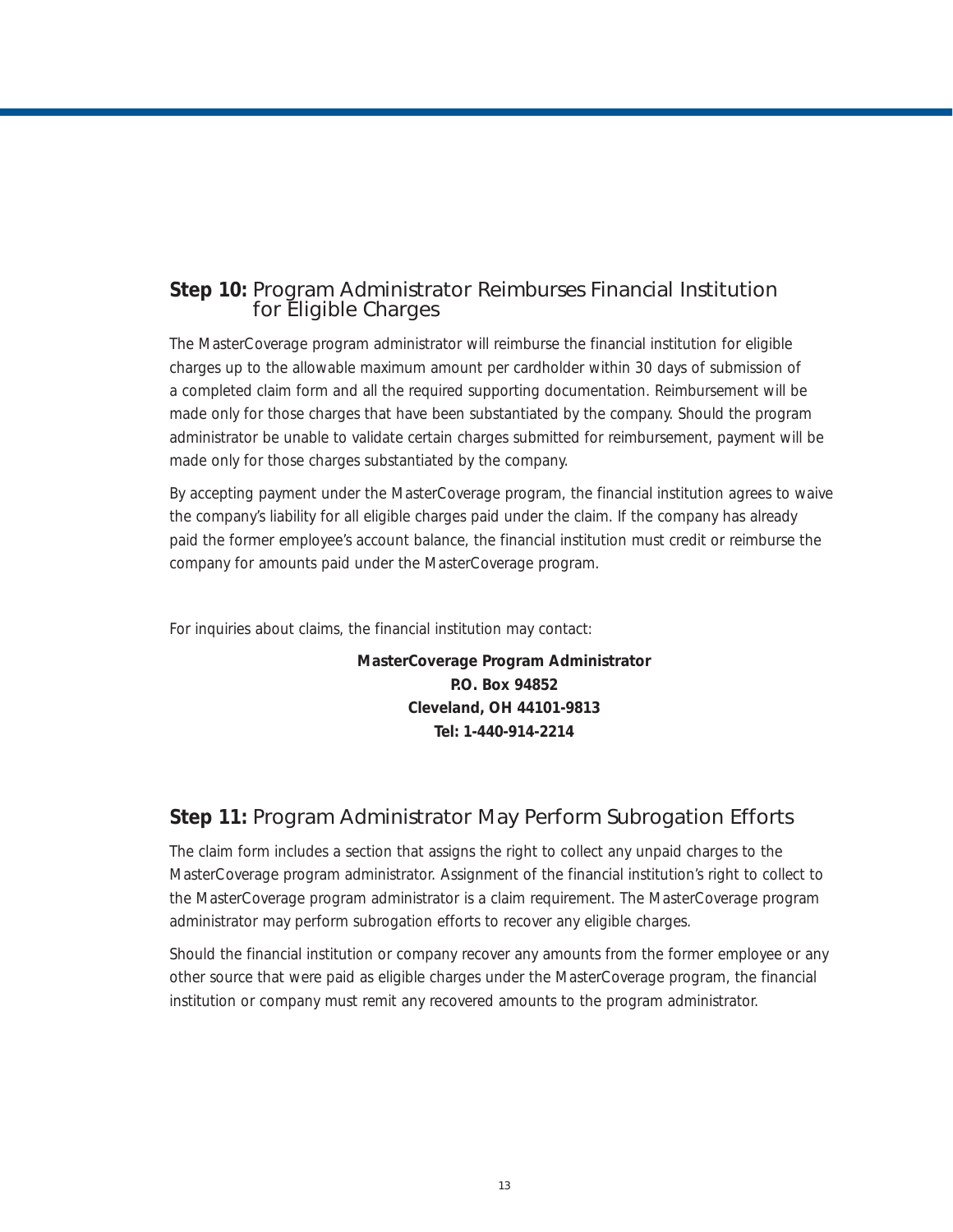## Glossary of Terms

**Card cancellation date** means the date the issuing financial institution cancels a cardholder's MasterCard Commercial Products card.

**Charges** means all transactions, including cash advances, charged to the company's account with the financial institution.

**Company** means a corporation, partnership, sole proprietorship, government agency, non-profit institution, or any other entity, which has signed an agreement with a financial institution pursuant to which the financial institution issues a MasterCard Commercial Products card account for use by the company's employees.

**Corporate liability** means the company is solely liable for all charges on the MasterCard Commercial Products card account.

**Employee** means a person working for the company who is compensated by salary or wages and is solely under the direction and control of the company. Independent Contractors shall fall within the definition of employee.

**Eligible charges** are charges that meet the criteria for payment under the MasterCoverage program as defined in the "Description of Coverage" section beginning on page 2, not including those charges listed under Exclusions on page 4.

**Employee termination date** means the earlier of the date the employee leaves the company or the date the employee gives or receives oral or written notification of termination of employment.

**Financial institution** means an entity that is licensed by MasterCard International Incorporated to issue MasterCard Commercial Products accounts and cards to a company.

**Individual liability** means the cardholder will be solely liable for all charges on the issued card.

**Joint & several liability** means the company and the individual cardholder are both liable for all the charges on the card account.

**Program manager** is the individual at the financial institution responsible for managing the MasterCoverage program. This individual is the central resource for the information about the program and the key contact for client companies' questions.

**Program administrator** is the entity responsible for processing the MasterCoverage claim.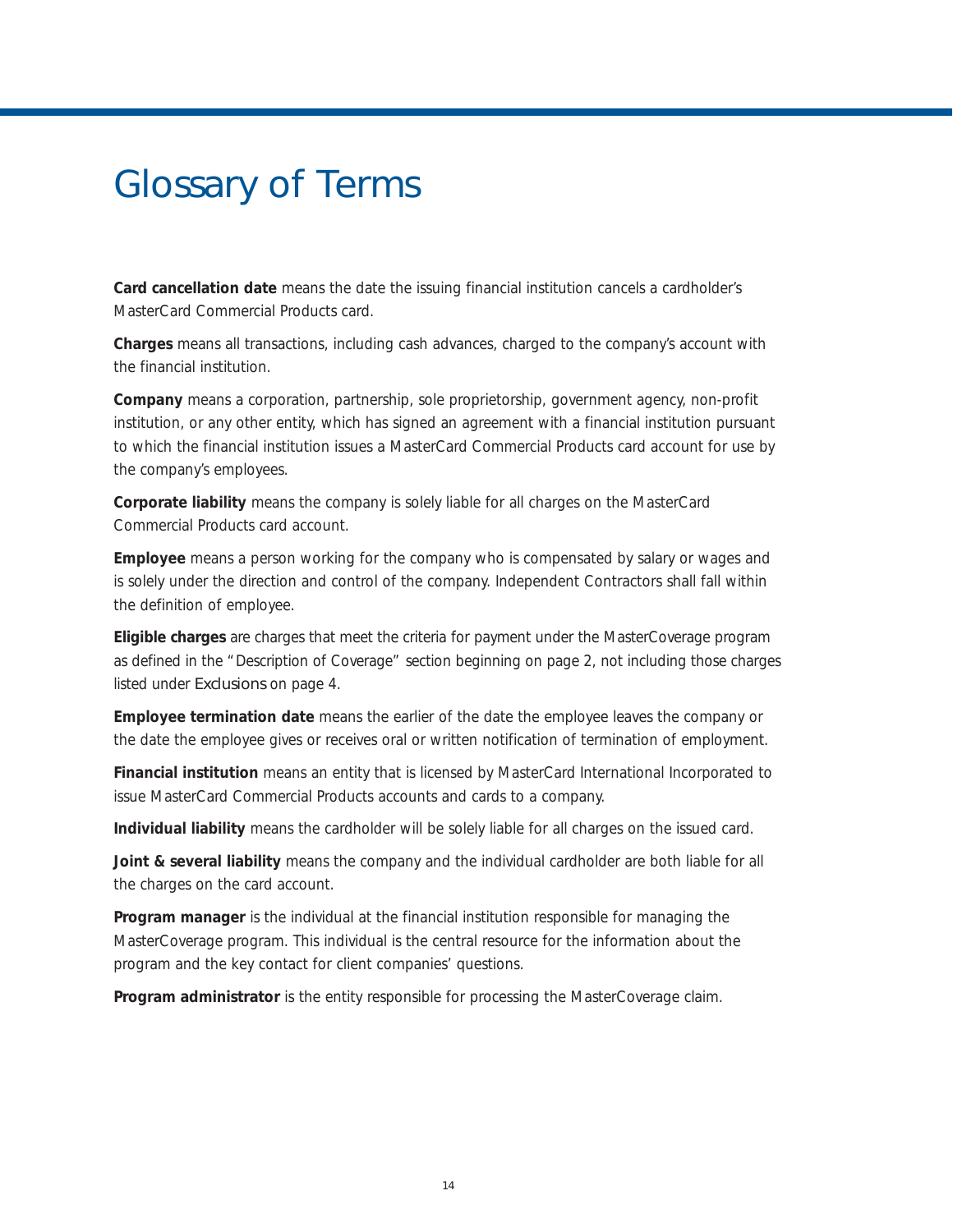## Appendix A Confirmation of Card Cancellation

To comply with MasterCoverage obligations, the company must follow up a request to cancel by phone or fax with written confirmation to its card-issuing financial institution within 30 days of card cancellation date. This sample letter may be used by companies to satisfy this requirement.

*To be used by a company to send to its card-issuing financial institution*

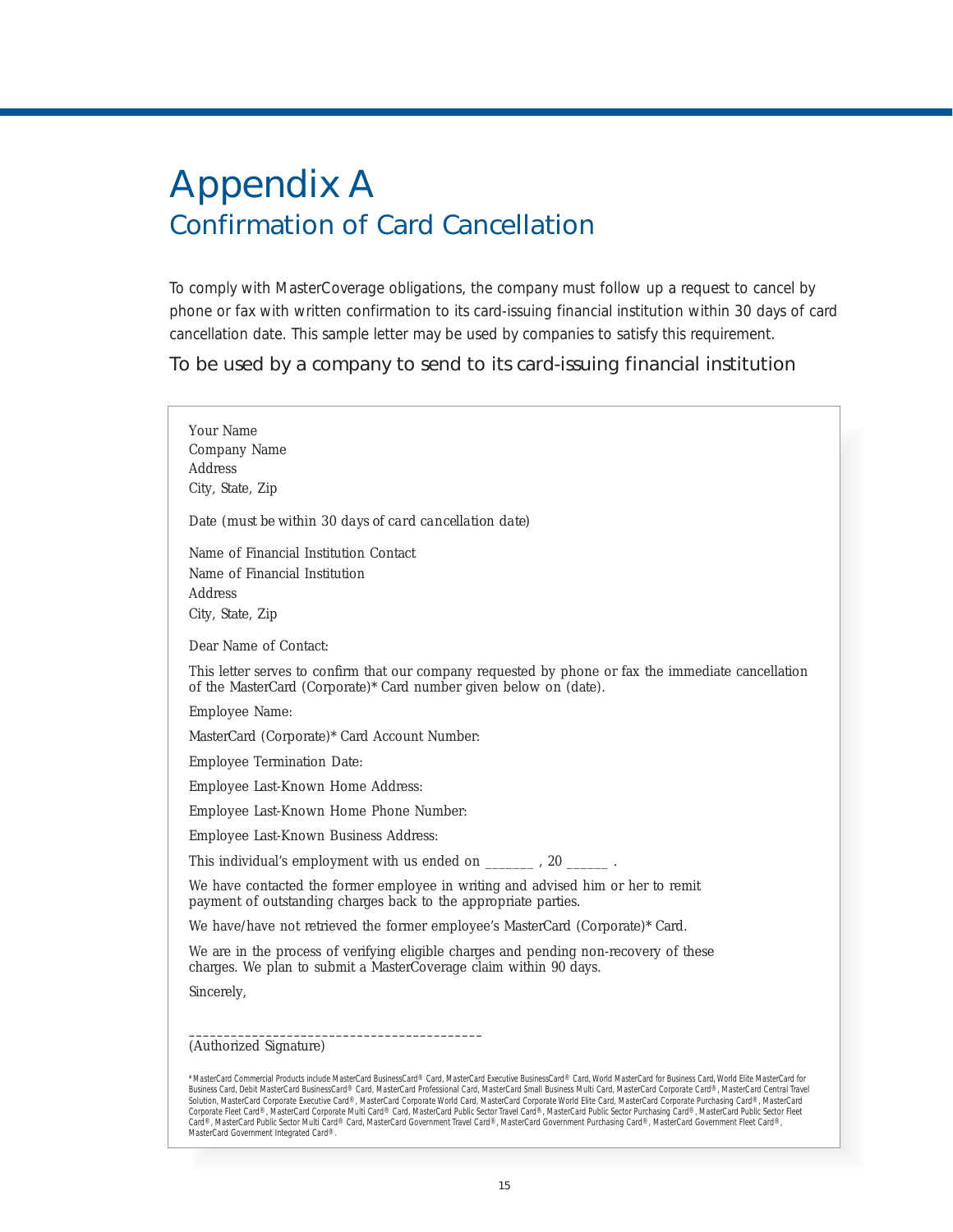## Appendix B Sample Employee Card Cancellation Notice

Under the MasterCoverage program, the company or financial institution must cancel the former employee's MasterCard Commercial Products card and notify the former employee of the card cancellation in writing within 30 days of card cancellation date. These sample letters may be used by the company or financial institution to notify an employee that his/her card has been cancelled and to satisfy this insurance claim requirement. This information can be sent by mail or fax. The company or financial institution must retain a copy, since the letter needs to be attached to the claim form to file a valid claim.

**Note:** When it becomes necessary to discontinue an employee's card privileges, the company must call the card issuer immediately to cancel the card. This is also an insurance claim requirement.

#### *To be used by a company to send to a terminated employee for Individual Liability Accounts*

| Your Name                                                                                                                                                                                                                                                                                                                                                                                                                                                                                                                                                                                                                                                                                                                                                                                                                                                                                                                                     |
|-----------------------------------------------------------------------------------------------------------------------------------------------------------------------------------------------------------------------------------------------------------------------------------------------------------------------------------------------------------------------------------------------------------------------------------------------------------------------------------------------------------------------------------------------------------------------------------------------------------------------------------------------------------------------------------------------------------------------------------------------------------------------------------------------------------------------------------------------------------------------------------------------------------------------------------------------|
| Company Name                                                                                                                                                                                                                                                                                                                                                                                                                                                                                                                                                                                                                                                                                                                                                                                                                                                                                                                                  |
| Address                                                                                                                                                                                                                                                                                                                                                                                                                                                                                                                                                                                                                                                                                                                                                                                                                                                                                                                                       |
| City, State, Zip                                                                                                                                                                                                                                                                                                                                                                                                                                                                                                                                                                                                                                                                                                                                                                                                                                                                                                                              |
|                                                                                                                                                                                                                                                                                                                                                                                                                                                                                                                                                                                                                                                                                                                                                                                                                                                                                                                                               |
| Date                                                                                                                                                                                                                                                                                                                                                                                                                                                                                                                                                                                                                                                                                                                                                                                                                                                                                                                                          |
| Employee Name                                                                                                                                                                                                                                                                                                                                                                                                                                                                                                                                                                                                                                                                                                                                                                                                                                                                                                                                 |
| Home Address                                                                                                                                                                                                                                                                                                                                                                                                                                                                                                                                                                                                                                                                                                                                                                                                                                                                                                                                  |
| City, State, Zip                                                                                                                                                                                                                                                                                                                                                                                                                                                                                                                                                                                                                                                                                                                                                                                                                                                                                                                              |
| Dear Former Employee Name:                                                                                                                                                                                                                                                                                                                                                                                                                                                                                                                                                                                                                                                                                                                                                                                                                                                                                                                    |
| ) has<br>been cancelled and that your rights to use the card ended when you ceased to be an employee of<br>(insert company name). Immediately discontinue all use of the card and return it to us if you have not<br>already done so.                                                                                                                                                                                                                                                                                                                                                                                                                                                                                                                                                                                                                                                                                                         |
| In addition, you must immediately pay to the (insert financial institution) any outstanding balance that<br>you owe on the card. If you do not pay (insert appropriate financial institution representative) at<br>(insert financial institution) any outstanding dollars that you owe on the card, collection efforts by<br>a third party may occur to recover the balance you owe.                                                                                                                                                                                                                                                                                                                                                                                                                                                                                                                                                          |
| Thank you for your cooperation in this matter.                                                                                                                                                                                                                                                                                                                                                                                                                                                                                                                                                                                                                                                                                                                                                                                                                                                                                                |
| Sincerely,                                                                                                                                                                                                                                                                                                                                                                                                                                                                                                                                                                                                                                                                                                                                                                                                                                                                                                                                    |
|                                                                                                                                                                                                                                                                                                                                                                                                                                                                                                                                                                                                                                                                                                                                                                                                                                                                                                                                               |
|                                                                                                                                                                                                                                                                                                                                                                                                                                                                                                                                                                                                                                                                                                                                                                                                                                                                                                                                               |
| (Authorized Signature)                                                                                                                                                                                                                                                                                                                                                                                                                                                                                                                                                                                                                                                                                                                                                                                                                                                                                                                        |
| *MasterCard Commercial Products include MasterCard BusinessCard® Card, MasterCard Executive BusinessCard® Card, World MasterCard for Business Card, World Elite MasterCard for<br>Business Card, Debit MasterCard BusinessCard® Card, MasterCard Professional Card, MasterCard Small Business Multi Card, MasterCard Corporate Card®, MasterCard Central Travel<br>Solution, MasterCard Corporate Executive Card®, MasterCard Corporate World Card, MasterCard Corporate World Elite Card, MasterCard Corporate Purchasing Card®, MasterCard<br>Corporate Fleet Card®, MasterCard Corporate Multi Card® Card, MasterCard Public Sector Travel Card®, MasterCard Public Sector Purchasing Card®, MasterCard Public Sector Fleet<br>Card®, MasterCard Public Sector Multi Card® Card, MasterCard Government Travel Card®, MasterCard Government Purchasing Card®, MasterCard Government Fleet Card®,<br>MasterCard Government Integrated Card®. |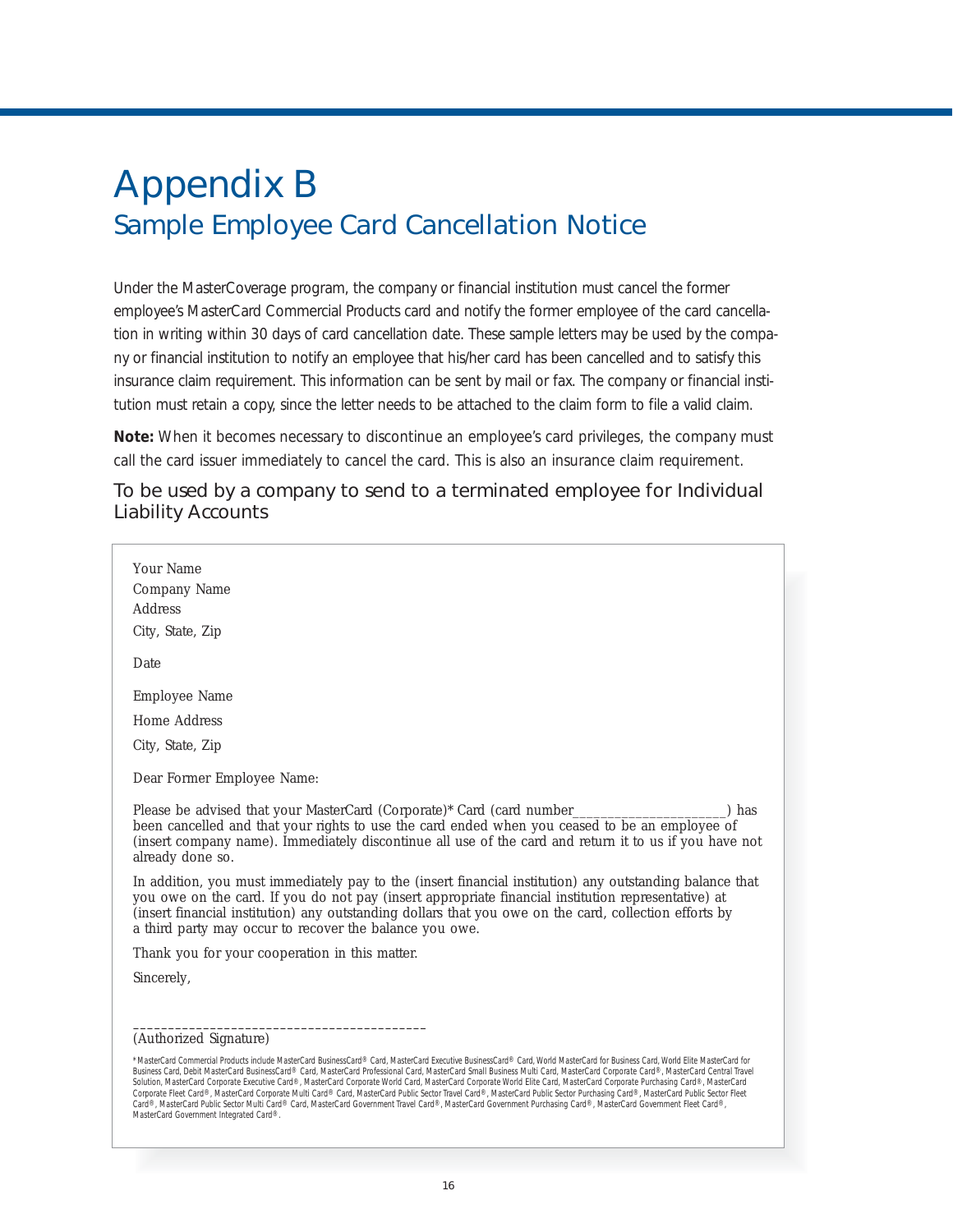*To be used by a company or financial institution to send to a terminated employee for Joint & Several Liability and Corporate Liability Accounts* 

Your Name Company Name Address City, State, Zip Date Employee Name Home Address City, State, Zip Dear Former Employee Name: Please be advised that your MasterCard (Corporate)\* Card (card number\_\_\_\_\_\_\_\_\_\_\_\_\_\_\_\_\_\_\_) has been cancelled and that your rights to use the card ended when you ceased to be an employee of (insert company name). Immediately discontinue all use of the card and return it to us if you have not already done so. If you, as the employee, made any charges on your account, that did not benefit the company, you are responsible to contact (insert appropriate company representative) at (insert name of company) to arrange payment to the company for those charges. Also, if you were reimbursed for charges by the company, but did not remit those funds to (insert financial institution), you must remit those funds immediately. Thank you for your cooperation in this matter. Sincerely, –––––––––––––––––––––––––––––––––––––––––– (Authorized Signature) \*MasterCard Commercial Products include MasterCard BusinessCard® Card, MasterCard Executive BusinessCard® Card, World MasterCard for Business Card, World Elite MasterCard for

Business Card, Debit MasterCard BusinessCard® Card, MasterCard Professional Card, MasterCard Small Business Multi Card, MasterCard Corporate Card®, MasterCard Central Travel<br>Solution, MasterCard Corporate Executive Card® C MasterCard Government Integrated Card®.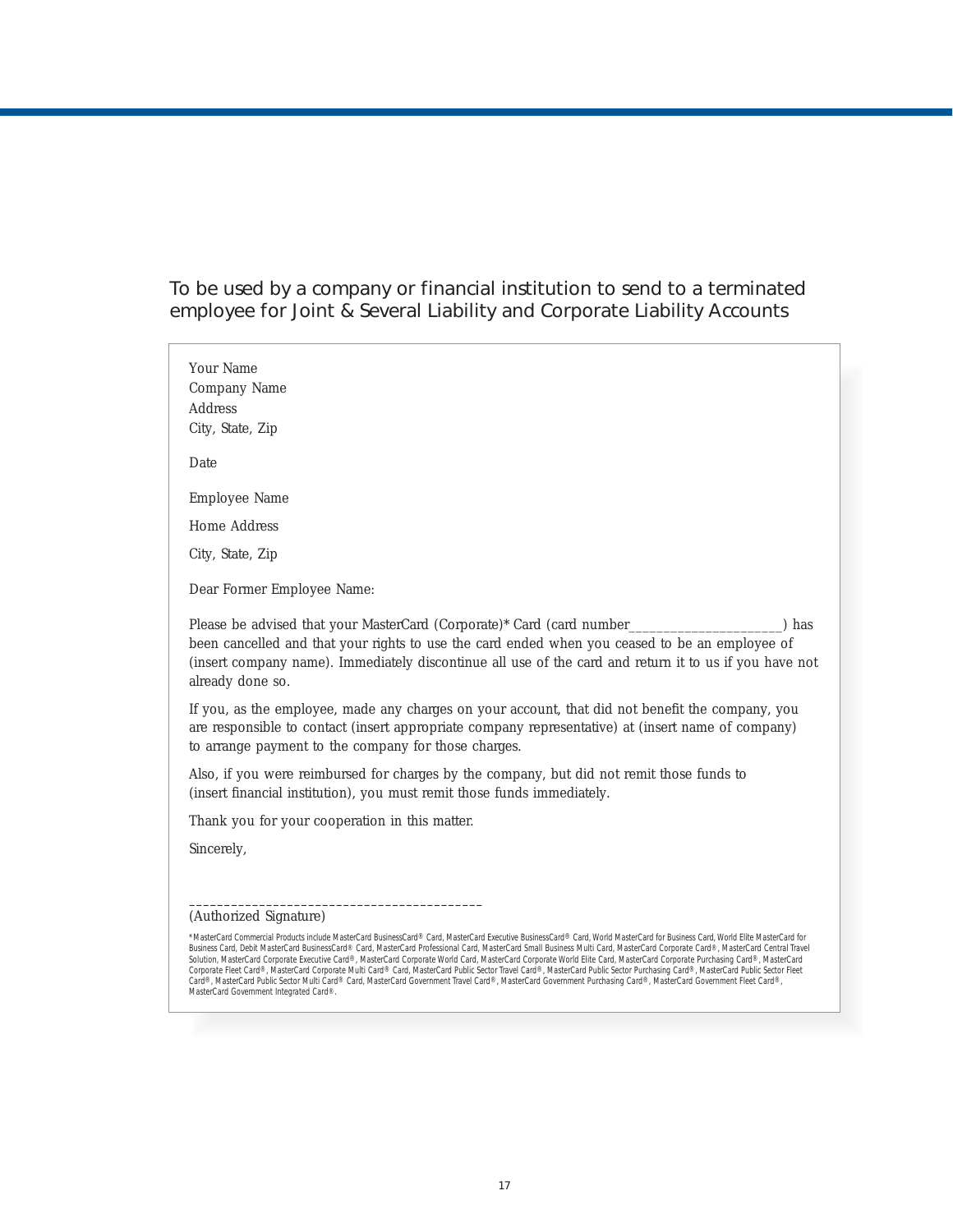## Appendix C MasterCard Minimum Collection Standards

The Financial Institution must make a diligent attempt to collect eligible charges from the former employee for 60 days after receiving the claim form from the company. Outlined below are collection standards set forth by the MasterCoverage program administrator.

#### Within 7 days of the receipt of the claim form from the company *Telephone Contact with Cardholder*

The financial institution should contact the cardholder during reasonable business hours, at the home phone number indicated on the claim form. The phone call should be brief, to the point, and the conversation should be limited to the fact that the charges were unauthorized and the cardholder is personally responsible for remittance of USD xx.xx amount of charges. ("Unauthorized Charges" are based on card liability type and are outlined on page 2 in the *"Description of Coverage"* section.) The objective is to make phone contact with the cardholder once within two weeks immediately following the receipt of the claim form from the company. The date/time of the call must be documented by the financial institution. At a minimum, there must be three documented attempts to reach the cardholder over the phone to complete the requirement of at least one telephone contact with the customer.

#### Within 14 days of the receipt of the claim form from the company *First Notice (Written)*

The first written notice serves as a follow-up to the above "telephone contact" or as an initial contact if the cardholder could not be reached by phone. The notice consists of a standard form that reiterates (1) that charges were "unauthorized"; (2) the exact amount of such charges; and (3) that the cardholder is personally responsible for remittance.

Copies of all letters to the former employee must be retained on file.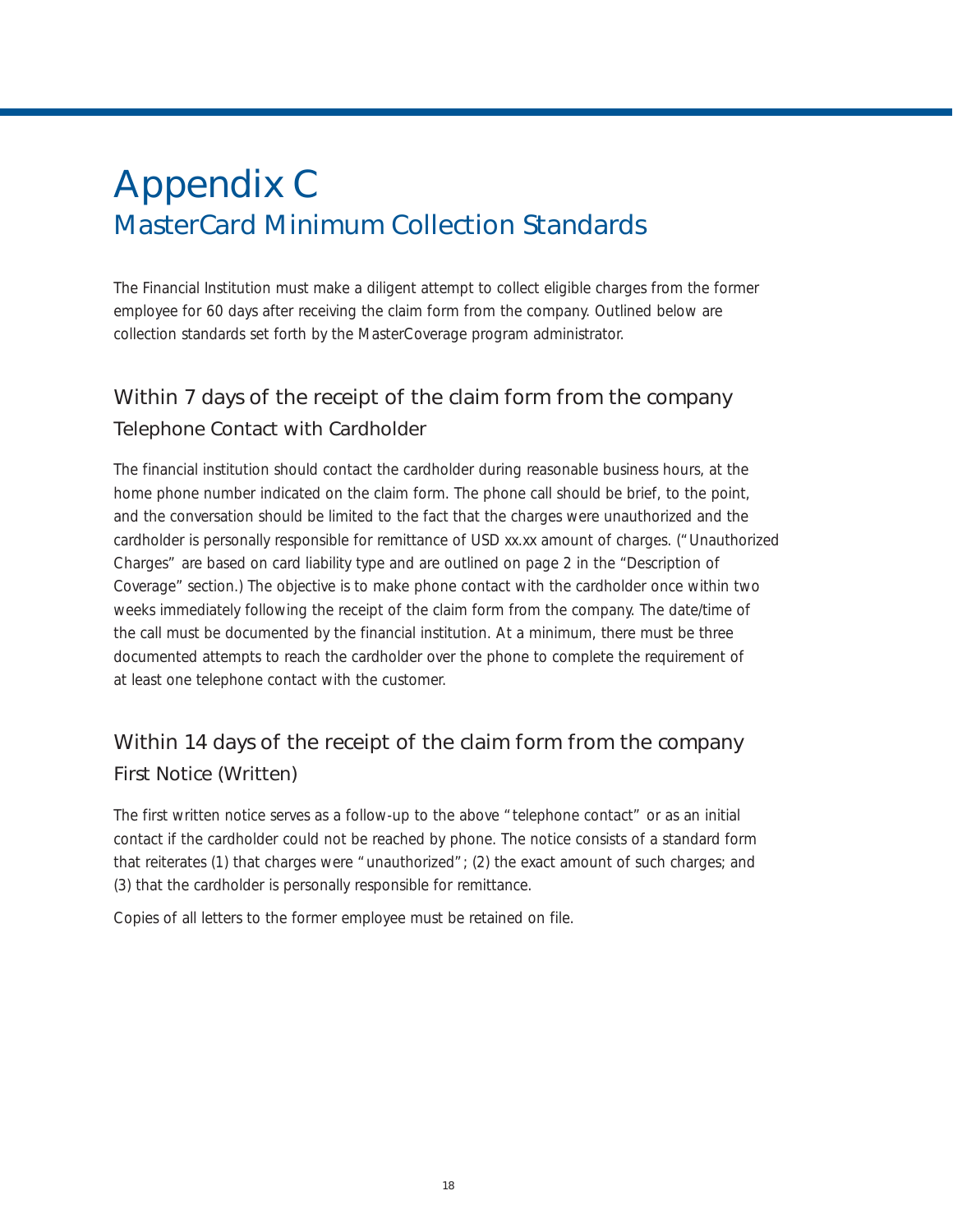*A) To be used by the financial institution to send to a terminated employee for Individual Liability Accounts.* 

*B) To be used by the financial institution to send to a terminated employee for Joint & Several and Corporate Liability Accounts.* 

|                                                                                                                                                                                                                                                                                                                                                                                                                                                                                                                                                                                                                                                                                                                                                                                                                                                                                                                                                                    | B)                                                                                                                                                                                                                                                                                                                                                                                                                                                                                                                                                                                                                                                                                                                                                                                                                                                                                                                                                                 |
|--------------------------------------------------------------------------------------------------------------------------------------------------------------------------------------------------------------------------------------------------------------------------------------------------------------------------------------------------------------------------------------------------------------------------------------------------------------------------------------------------------------------------------------------------------------------------------------------------------------------------------------------------------------------------------------------------------------------------------------------------------------------------------------------------------------------------------------------------------------------------------------------------------------------------------------------------------------------|--------------------------------------------------------------------------------------------------------------------------------------------------------------------------------------------------------------------------------------------------------------------------------------------------------------------------------------------------------------------------------------------------------------------------------------------------------------------------------------------------------------------------------------------------------------------------------------------------------------------------------------------------------------------------------------------------------------------------------------------------------------------------------------------------------------------------------------------------------------------------------------------------------------------------------------------------------------------|
| $1 - 1 - 08$                                                                                                                                                                                                                                                                                                                                                                                                                                                                                                                                                                                                                                                                                                                                                                                                                                                                                                                                                       | $1 - 1 - 08$                                                                                                                                                                                                                                                                                                                                                                                                                                                                                                                                                                                                                                                                                                                                                                                                                                                                                                                                                       |
| Dear Employee Name:                                                                                                                                                                                                                                                                                                                                                                                                                                                                                                                                                                                                                                                                                                                                                                                                                                                                                                                                                | Dear Employee Name:                                                                                                                                                                                                                                                                                                                                                                                                                                                                                                                                                                                                                                                                                                                                                                                                                                                                                                                                                |
| Our records indicate transactions made on your<br>MasterCard (Corporate)* Card were either (i)<br>charges that were reimbursed to you that were<br>not remitted to the financial institution, or (ii)<br>charges that were reimbursed to you which did<br>not directly or indirectly benefit the company.                                                                                                                                                                                                                                                                                                                                                                                                                                                                                                                                                                                                                                                          | Our records indicate transactions made on your<br>MasterCard (Corporate)* Card were either (i)<br>charges that did not directly or indirectly benefit<br>the ABC Company or (ii) charges that were<br>reimbursed to you that were not remitted to<br>the financial institution.                                                                                                                                                                                                                                                                                                                                                                                                                                                                                                                                                                                                                                                                                    |
| Enclosed, is an itemized list of the unauthorized<br>transactions for your review.                                                                                                                                                                                                                                                                                                                                                                                                                                                                                                                                                                                                                                                                                                                                                                                                                                                                                 | Enclosed, is an itemized list of the unauthorized<br>transactions for your review.                                                                                                                                                                                                                                                                                                                                                                                                                                                                                                                                                                                                                                                                                                                                                                                                                                                                                 |
| Please remit payment immediately for all<br>unauthorized charges to (insert appropriate<br>financial institution representative) of (insert<br>name of financial institution) at (insert address).                                                                                                                                                                                                                                                                                                                                                                                                                                                                                                                                                                                                                                                                                                                                                                 | Please remit payment immediately for all<br>unauthorized charges to (insert appropriate<br>financial institution representative) of (insert<br>name of financial institution) at (insert address).                                                                                                                                                                                                                                                                                                                                                                                                                                                                                                                                                                                                                                                                                                                                                                 |
| If you have any questions regarding this matter,<br>please feel free to call (insert appropriate<br>financial institution representative and phone<br>number) at (insert name of financial institution).                                                                                                                                                                                                                                                                                                                                                                                                                                                                                                                                                                                                                                                                                                                                                           | If you have any questions regarding this matter,<br>please feel free to call (insert appropriate<br>financial institution representative and phone<br>number) at (insert name of financial institution).                                                                                                                                                                                                                                                                                                                                                                                                                                                                                                                                                                                                                                                                                                                                                           |
| Thank you for your cooperation in this matter.                                                                                                                                                                                                                                                                                                                                                                                                                                                                                                                                                                                                                                                                                                                                                                                                                                                                                                                     | Thank you for your cooperation in this matter.                                                                                                                                                                                                                                                                                                                                                                                                                                                                                                                                                                                                                                                                                                                                                                                                                                                                                                                     |
| Sincerely,                                                                                                                                                                                                                                                                                                                                                                                                                                                                                                                                                                                                                                                                                                                                                                                                                                                                                                                                                         | Sincerely,                                                                                                                                                                                                                                                                                                                                                                                                                                                                                                                                                                                                                                                                                                                                                                                                                                                                                                                                                         |
| (Authorized Signature)                                                                                                                                                                                                                                                                                                                                                                                                                                                                                                                                                                                                                                                                                                                                                                                                                                                                                                                                             | (Authorized Signature)                                                                                                                                                                                                                                                                                                                                                                                                                                                                                                                                                                                                                                                                                                                                                                                                                                                                                                                                             |
| *MasterCard Commercial Products include MasterCard BusinessCard® Card,<br>MasterCard Executive BusinessCard® Card, World MasterCard for Business<br>Card, World Elite MasterCard for Business Card, Debit MasterCard<br>BusinessCard® Card, MasterCard Professional Card, MasterCard Small<br>Business Multi Card, MasterCard Corporate Card®, MasterCard Central Travel<br>Solution, MasterCard Corporate Executive Card®, MasterCard Corporate<br>World Card, MasterCard Corporate World Elite Card, MasterCard Corporate<br>Purchasing Card®, MasterCard Corporate Fleet Card®, MasterCard Corporate<br>Multi Card® Card, MasterCard Public Sector Travel Card®, MasterCard Public<br>Sector Purchasing Card®, MasterCard Public Sector Fleet Card®, MasterCard<br>Public Sector Multi Card® Card, MasterCard Government Travel Card®,<br>MasterCard Government Purchasing Card®, MasterCard Government Fleet<br>Card®, MasterCard Government Integrated Card®. | *MasterCard Commercial Products include MasterCard BusinessCard® Card,<br>MasterCard Executive BusinessCard® Card, World MasterCard for Business<br>Card, World Elite MasterCard for Business Card, Debit MasterCard<br>BusinessCard® Card, MasterCard Professional Card, MasterCard Small<br>Business Multi Card, MasterCard Corporate Card®, MasterCard Central Travel<br>Solution, MasterCard Corporate Executive Card®, MasterCard Corporate<br>World Card, MasterCard Corporate World Elite Card, MasterCard Corporate<br>Purchasing Card®, MasterCard Corporate Fleet Card®, MasterCard Corporate<br>Multi Card® Card, MasterCard Public Sector Travel Card®, MasterCard Public<br>Sector Purchasing Card®, MasterCard Public Sector Fleet Card®, MasterCard<br>Public Sector Multi Card® Card, MasterCard Government Travel Card®,<br>MasterCard Government Purchasing Card®, MasterCard Government Fleet<br>Card®, MasterCard Government Integrated Card®. |

19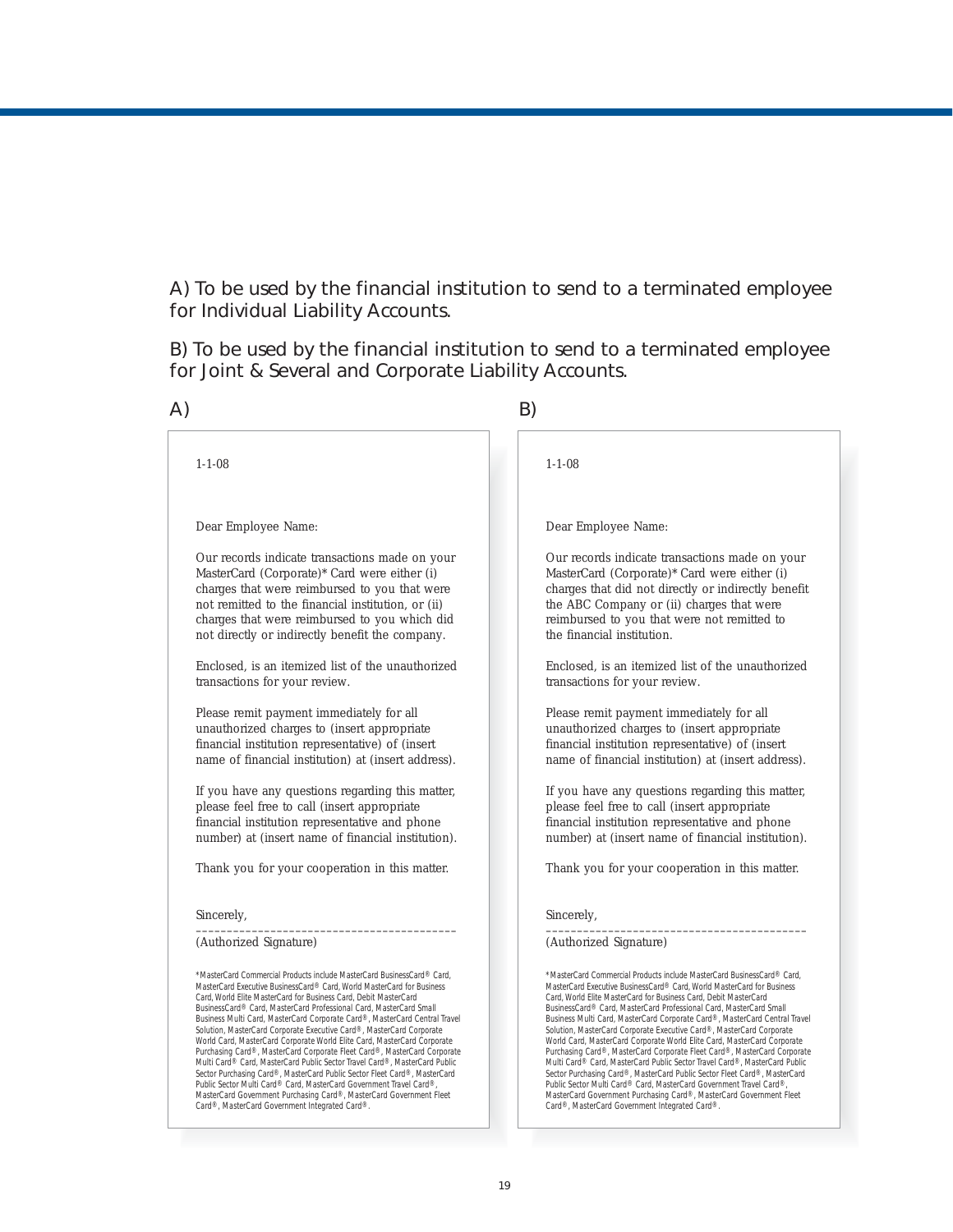#### Within 30 days of the receipt of the claim form from the company *Certified Letter to Cardholder*

If the telephone contact and first notice bring less than full satisfaction of the amount outstanding, the financial institution must mail a certified letter to the former cardholder. This letter provides the former cardholder with a definite date to remit payment of the unauthorized charges. Furthermore, the letter notes that if payment is not received within 15 days, the file may be subrogated to an insurance agency. A copy of the itemized transactions that are considered to be "unauthorized" must also be enclosed. A copy of the letter must be retained on file.

#### *A) To be used by the financial institution to send to a terminated employee for Individual Liability Accounts.*

*B) To be used by the financial institution to send to a terminated employee for Joint & Several and Corporate Liability Accounts.* 

#### *A) B)*

#### 1-31-08 Home address Dear Employee Name: Pursuant to our letter dated 1-1-08, our records indicate charges on your MasterCard (Corporate) Card in the  $\equiv$  during the period of were not authorized by ABC Company. Your former employer had indicated that you were either (i) previously reimbursed for the charges and failed to reimburse the financial institution or (ii) were previously reimbursed for charges which did not directly or indirectly benefit ABC Company. We have enclosed a copy of the itemized, unauthorized transactions for your review. To resolve this matter, we are requesting payment for such charges in the amount of USD\_ name and address of financial institution) within the next 15 days. Failure to remit payment may result in the transfer of the account to an insurance agency and all efforts may be taken to recover the balance you owe. If you have any additional questions regarding this matter, please feel free to give me a call at (phone number). Thank you in advance for your cooperation Sincerely, –––––––––––––––––––––––––––––––––––––––––– (Authorized Signature) "MasterCard Commercial Products include MasterCard Busines:Card'e Card, MasterCard Executive<br>BusinessCard® Card, World MasterCard for Business Card, World Elite MasterCard for Business<br>Card, Debit MasterCard BusinessCard®

#### 1-31-08 Home address

Dear Employee Name:

Pursuant to our letter dated 1-1-08, our records indicate charges on your MasterCard (Corporate) Card in the amount of USD\_\_\_\_\_\_ during the period of  $\equiv$  during the period of were not authorized by ABC Company. Your former employer had indicated that you either (i) made charges that did not directly or indirectly benefit the company or (ii) were reimbursed for charges and failed to reimburse the financial institution.

We have enclosed a copy of the itemized list of the unauthorized transactions for your review.

To resolve this matter, we are requesting payment for such charges in the amount of USD to (insert such charges in the amount of USD\_ name and address of financial institution) within the next 15 days. Failure to remit payment may result in the transfer of the account to an insurance agency and all efforts may be taken to recover the balance you owe.

If you have any additional questions regarding this matter, please feel free to give me a call at (phone number).

Thank you in advance for you cooperation.

Sincerely,

#### –––––––––––––––––––––––––––––––––––––––––– (Authorized Signature)

"MasterCard Commercial Products include MasterCard Busines:Card'e Card, MasterCard Executive<br>BusinessCard® Card, World MasterCard for Business Card, World Elite MasterCard Executive<br>Card, Debti MasterCard BusinessCard® Car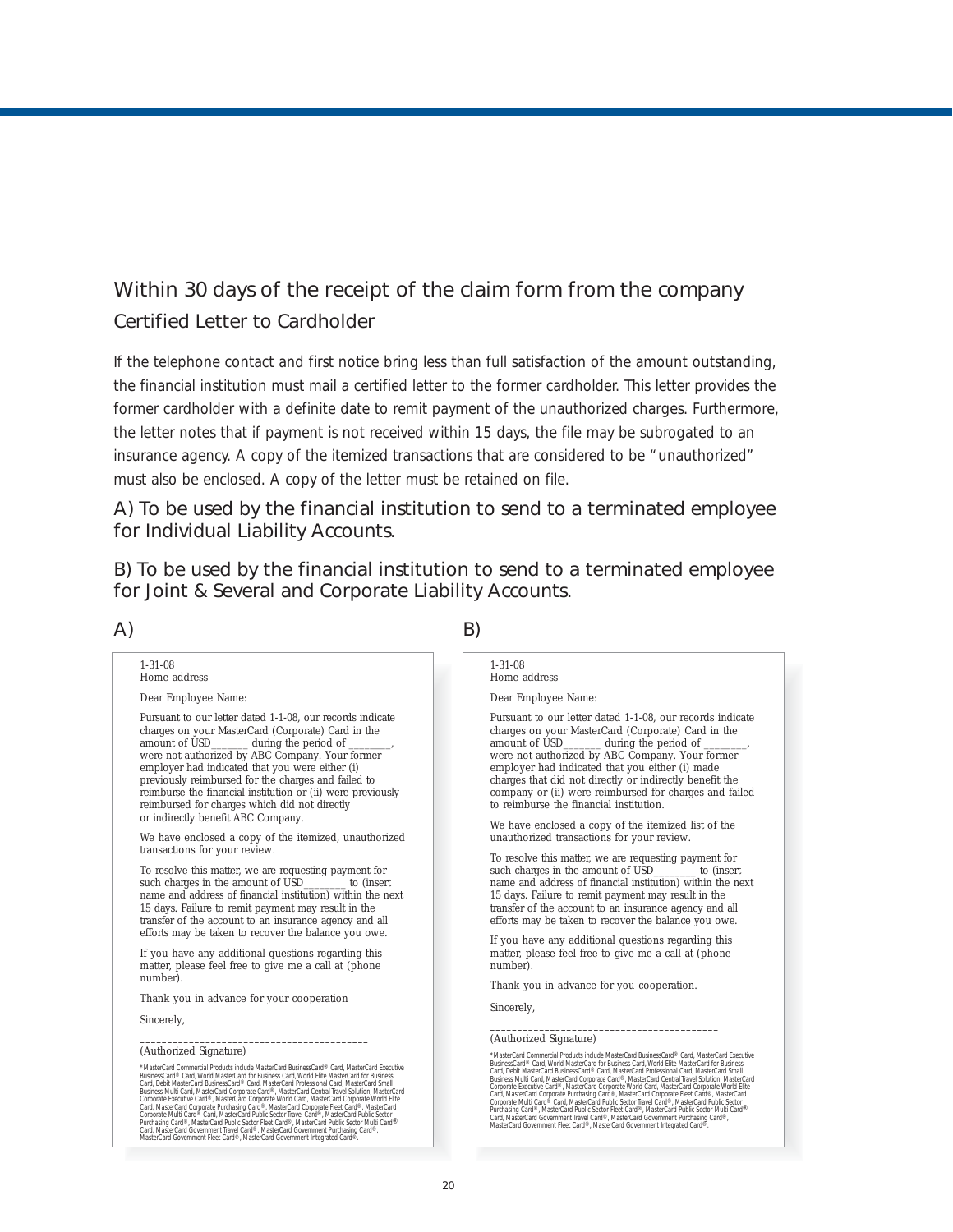#### Within 30 days of the receipt of the claim form from the company *Certified Letter to Cardholder: Second Notice (Written)*

The second written notice must reference the previous written contact with the former cardholder ("First Notice" and "Certified Letter") and strongly request remittance of the full amount of excess charges. A copy of the letter must be retained on file.

*If payment has not been received within 90 days of the receipt of the claim form,* the financial institution agrees to assign rights it has to collect from the former cardholder, directly to the MasterCoverage program administrator.

#### *To be used by the financial institution to send to a terminated employee for Individual, Joint & Several, and Corporate Liability Accounts.*

| $2 - 21 - 08$ |                                                                                                                                                                                                                                                                                                                                                                                                                                                              |
|---------------|--------------------------------------------------------------------------------------------------------------------------------------------------------------------------------------------------------------------------------------------------------------------------------------------------------------------------------------------------------------------------------------------------------------------------------------------------------------|
|               | Home Address                                                                                                                                                                                                                                                                                                                                                                                                                                                 |
|               |                                                                                                                                                                                                                                                                                                                                                                                                                                                              |
|               | Dear Employee Name:                                                                                                                                                                                                                                                                                                                                                                                                                                          |
|               | Pursuant to our letters dated 1-1-08 and 1-31-08.                                                                                                                                                                                                                                                                                                                                                                                                            |
|               | we have not received payment in the amount of<br>USD for unauthorized charges to                                                                                                                                                                                                                                                                                                                                                                             |
|               | your MasterCard (Corporate)* Card. Regretfully,                                                                                                                                                                                                                                                                                                                                                                                                              |
|               | without remittance of payment within the next                                                                                                                                                                                                                                                                                                                                                                                                                |
|               | ten (10) days, the balance of your MasterCard                                                                                                                                                                                                                                                                                                                                                                                                                |
|               | (Corporate)* Card account will be subrogated to                                                                                                                                                                                                                                                                                                                                                                                                              |
|               | an insurance agency and all efforts may be                                                                                                                                                                                                                                                                                                                                                                                                                   |
|               | taken to recover the balance you owe.                                                                                                                                                                                                                                                                                                                                                                                                                        |
|               |                                                                                                                                                                                                                                                                                                                                                                                                                                                              |
|               | *MasterCard Commercial Products include MasterCard BusinessCard® Card.<br>MasterCard Executive BusinessCard® Card. World MasterCard for Business<br>Card, World Elite MasterCard for Business Card, Debit MasterCard<br>BusinessCard® Card, MasterCard Professional Card, MasterCard Small<br>Business Multi Card, MasterCard Corporate Card®, MasterCard Central Travel<br>Solution, MasterCard Corporate Executive Card®, MasterCard Corporate             |
|               | World Card, MasterCard Corporate World Elite Card, MasterCard Corporate<br>Purchasing Card®, MasterCard Corporate Fleet Card®, MasterCard Corporate<br>Multi Card® Card, MasterCard Public Sector Travel Card®, MasterCard Public<br>Sector Purchasing Card®, MasterCard Public Sector Fleet Card®, MasterCard<br>Public Sector Multi Card® Card, MasterCard Government Travel Card®,<br>MasterCard Government Purchasing Card®, MasterCard Government Fleet |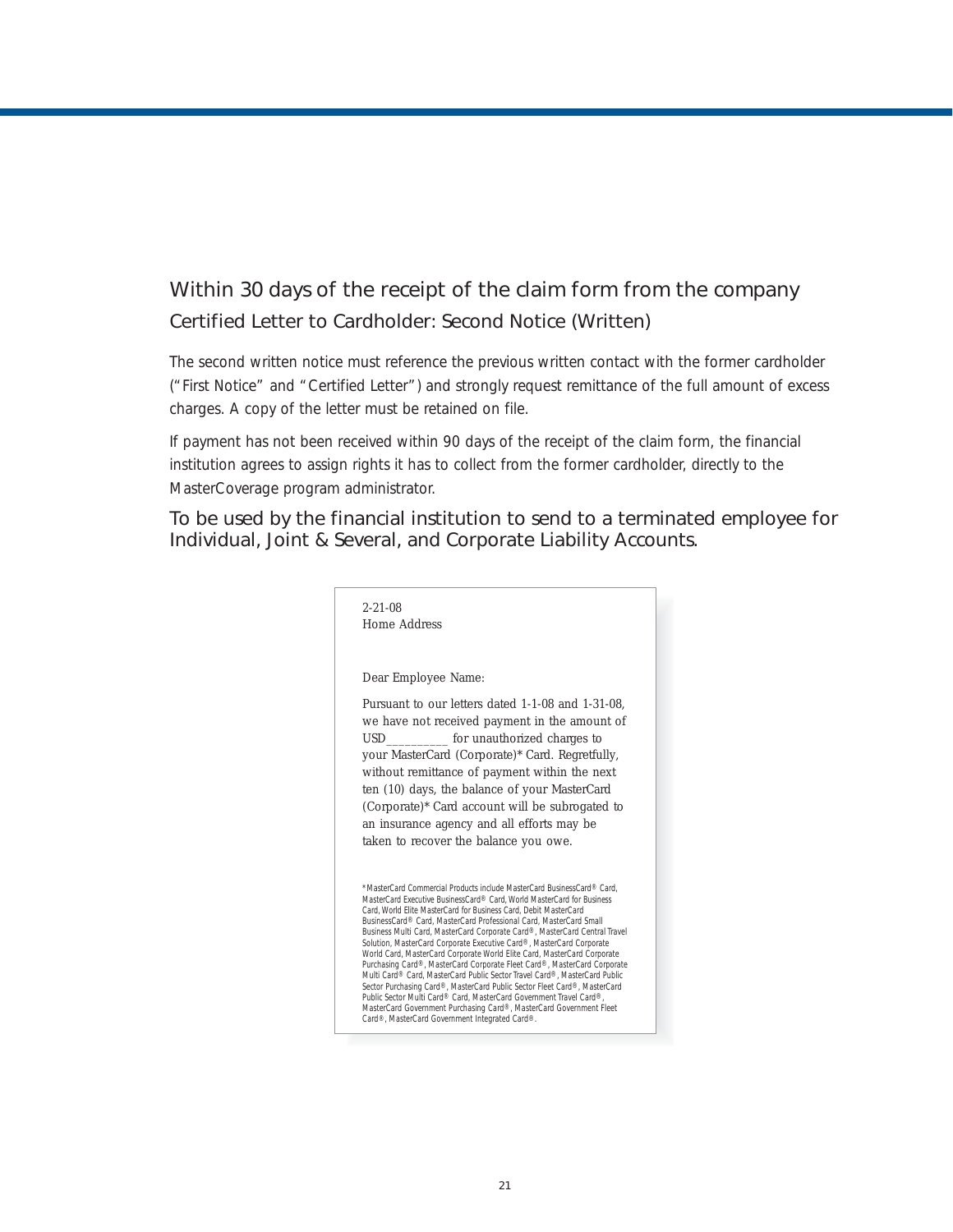## Appendix D General Provisions For MasterCoverage Liability Protection

This Guide is not a policy or contract of insurance. The MasterCoverage Liability Protection Program is purchased by MasterCard and is provided complimentary to financial institutions and companies covered by the program. Enrollment is automatic.

MasterCoverage is provided under a master policy of insurance issued by Virginia Surety Company, Inc. All information in this guide about this benefit is subject to the terms and conditions of the master policy, which is in the possession of both the MasterCoverage program administrator and MasterCard Worldwide.

If the MasterCoverage program is cancelled, the financial institution will be notified within 30 days of the receipt of the cancellation notice from the program administrator. Such notices need not be given if substantially similar replacement coverage takes effect without interruption.

Effective on June 1, 2005, this Guide replaces all prior Guides, program descriptions, advertising and brochures by any party. We reserve the right to change the benefits and features of this program. All of these benefits apply to MasterCard Commercial Products issued by U.S. financial institutions, including those located in the 50 United States, the District of Columbia, U.S. Virgin Islands, and Puerto Rico.

No entity other than those indicated in this guide will have any legal or equitable right, remedy, or claim for insurance proceeds and/or damages under or arising out of this coverage. No rights or benefits provided to you under the MasterCoverage program may be assigned without prior written consent of the program administrator.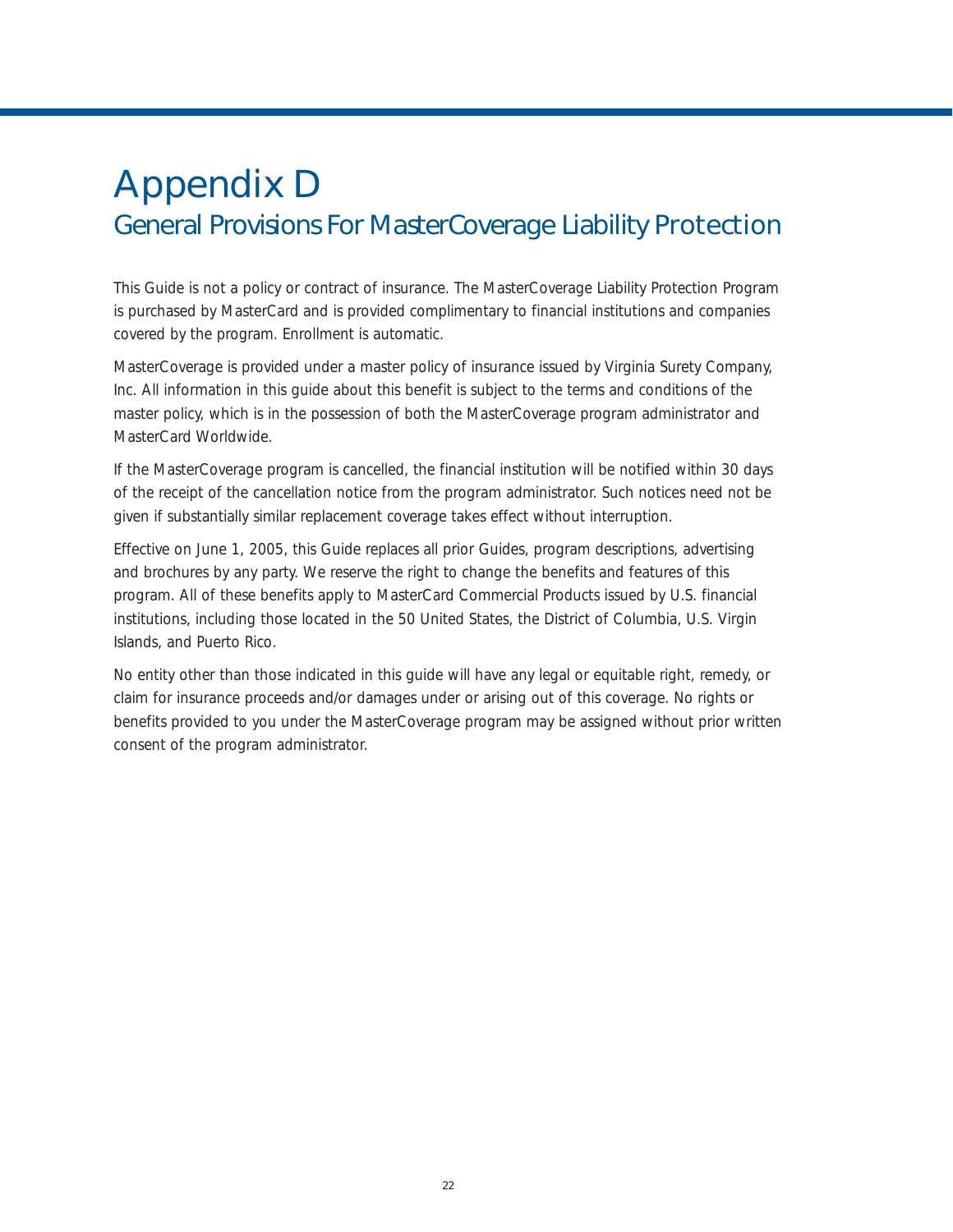### **MasterCoverage Waiver Claim Form for MasterCard Commercial Products**

Please complete Sections 1–4 of this form. Attach copies of any supporting documentation.

**Return the claim form and all supporting documents to your financial institution within 90 days of the card cancellation date.**

*Section One: Company Information*



| Company Name                                                                                                                                                                                                                                                                                                                                                                                                                                                                                         | Contact Person and Title                                                                                                                                                                                                                                                                                                                                                                                                                                                                              |                                 |                 |
|------------------------------------------------------------------------------------------------------------------------------------------------------------------------------------------------------------------------------------------------------------------------------------------------------------------------------------------------------------------------------------------------------------------------------------------------------------------------------------------------------|-------------------------------------------------------------------------------------------------------------------------------------------------------------------------------------------------------------------------------------------------------------------------------------------------------------------------------------------------------------------------------------------------------------------------------------------------------------------------------------------------------|---------------------------------|-----------------|
| Telephone                                                                                                                                                                                                                                                                                                                                                                                                                                                                                            | Fax                                                                                                                                                                                                                                                                                                                                                                                                                                                                                                   |                                 |                 |
| Check One<br>$\Box$ Corporation<br>$\Box$ Proprietorship<br>$\Box$ Partnership<br><b>Address</b>                                                                                                                                                                                                                                                                                                                                                                                                     | $\Box$ Other (specify)                                                                                                                                                                                                                                                                                                                                                                                                                                                                                |                                 |                 |
| City                                                                                                                                                                                                                                                                                                                                                                                                                                                                                                 | State                                                                                                                                                                                                                                                                                                                                                                                                                                                                                                 | Zip                             |                 |
| How many MasterCard Commercial Products cards are issued to your Company?                                                                                                                                                                                                                                                                                                                                                                                                                            |                                                                                                                                                                                                                                                                                                                                                                                                                                                                                                       |                                 |                 |
| $\Box$ 2 – 4<br>$\Box$ 1 (Ineligible for coverage)                                                                                                                                                                                                                                                                                                                                                                                                                                                   | $\Box$ 5 or more                                                                                                                                                                                                                                                                                                                                                                                                                                                                                      |                                 |                 |
| Who is billed on this account? (Check one)                                                                                                                                                                                                                                                                                                                                                                                                                                                           | $\Box$ Cardholder                                                                                                                                                                                                                                                                                                                                                                                                                                                                                     | $\Box$ Company                  |                 |
| Type of Liability in Card Agreement (Check one)                                                                                                                                                                                                                                                                                                                                                                                                                                                      | $\Box$ Individual                                                                                                                                                                                                                                                                                                                                                                                                                                                                                     | $\Box$ Corporate                | Joint & Several |
| Type of Commercial Products card (Check one)                                                                                                                                                                                                                                                                                                                                                                                                                                                         |                                                                                                                                                                                                                                                                                                                                                                                                                                                                                                       |                                 |                 |
| □ MasterCard BusinessCard® Card<br>□ MasterCard Executive BusinessCard Card®<br>$\Box$ World MasterCard for Business Card<br>$\Box$ World Elite MasterCard for Business Card<br>Debit MasterCard BusinessCard® Card<br>MasterCard Professional Card<br>□ MasterCard Small Business Multi Card™<br>$\Box$ MasterCard Corporate Card®<br>$\Box$ MasterCard Central Travel Solution<br>MasterCard Corporate Executive Card®<br>MasterCard Corporate World Card<br>MasterCard Corporate World Elite Card | □ MasterCard Corporate Purchasing Card®<br>MasterCard Corporate Fleet Card®<br>MasterCard Corporate Multi Card Card®<br>$\Box$ MasterCard Public Sector Travel Card®<br>$\Box$ MasterCard Public Sector Purchasing Card®<br>$\Box$ MasterCard Public Sector Fleet Card®<br>$\Box$ MasterCard Public Sector Multi Card®<br>MasterCard Government Travel Card®<br>$\Box$ MasterCard Government Purchasing Card®<br>$\Box$ MasterCard Government Fleet Card®<br>□ MasterCard Government Integrated Card® |                                 |                 |
| Section Two: Cardholder Information                                                                                                                                                                                                                                                                                                                                                                                                                                                                  |                                                                                                                                                                                                                                                                                                                                                                                                                                                                                                       |                                 |                 |
| Cardholder Name (Last, First, Middle)                                                                                                                                                                                                                                                                                                                                                                                                                                                                |                                                                                                                                                                                                                                                                                                                                                                                                                                                                                                       | Social Security # _ _ _ - _ _ - |                 |
| <b>Employee Position</b>                                                                                                                                                                                                                                                                                                                                                                                                                                                                             |                                                                                                                                                                                                                                                                                                                                                                                                                                                                                                       | Employee Birth Date mm/dd/yy    |                 |
| City                                                                                                                                                                                                                                                                                                                                                                                                                                                                                                 |                                                                                                                                                                                                                                                                                                                                                                                                                                                                                                       | State                           | Zip             |
| Last Known Home Telephone Number                                                                                                                                                                                                                                                                                                                                                                                                                                                                     |                                                                                                                                                                                                                                                                                                                                                                                                                                                                                                       |                                 |                 |
| Last Known Business Address                                                                                                                                                                                                                                                                                                                                                                                                                                                                          |                                                                                                                                                                                                                                                                                                                                                                                                                                                                                                       |                                 |                 |
| City                                                                                                                                                                                                                                                                                                                                                                                                                                                                                                 |                                                                                                                                                                                                                                                                                                                                                                                                                                                                                                       | State                           | Zip             |
| Last known Business Telephone Number                                                                                                                                                                                                                                                                                                                                                                                                                                                                 |                                                                                                                                                                                                                                                                                                                                                                                                                                                                                                       |                                 |                 |
| Last Day of Employment* (mm/dd/yy)                                                                                                                                                                                                                                                                                                                                                                                                                                                                   |                                                                                                                                                                                                                                                                                                                                                                                                                                                                                                       |                                 |                 |
| MasterCard Commercial Products Card Account Number                                                                                                                                                                                                                                                                                                                                                                                                                                                   |                                                                                                                                                                                                                                                                                                                                                                                                                                                                                                       |                                 |                 |
| Date card was cancelled (mm/dd/yy)                                                                                                                                                                                                                                                                                                                                                                                                                                                                   |                                                                                                                                                                                                                                                                                                                                                                                                                                                                                                       |                                 |                 |
| Was the card retrieved from the employee?                                                                                                                                                                                                                                                                                                                                                                                                                                                            |                                                                                                                                                                                                                                                                                                                                                                                                                                                                                                       | $\Box$ Yes                      | $\Box$ No       |
| Was the card cut in half and returned to us?                                                                                                                                                                                                                                                                                                                                                                                                                                                         |                                                                                                                                                                                                                                                                                                                                                                                                                                                                                                       | $\Box$ Yes                      | $\Box$ No       |

*\*The Program Underwriter reserves the right to request documentation to confirm the employee's date of termination.*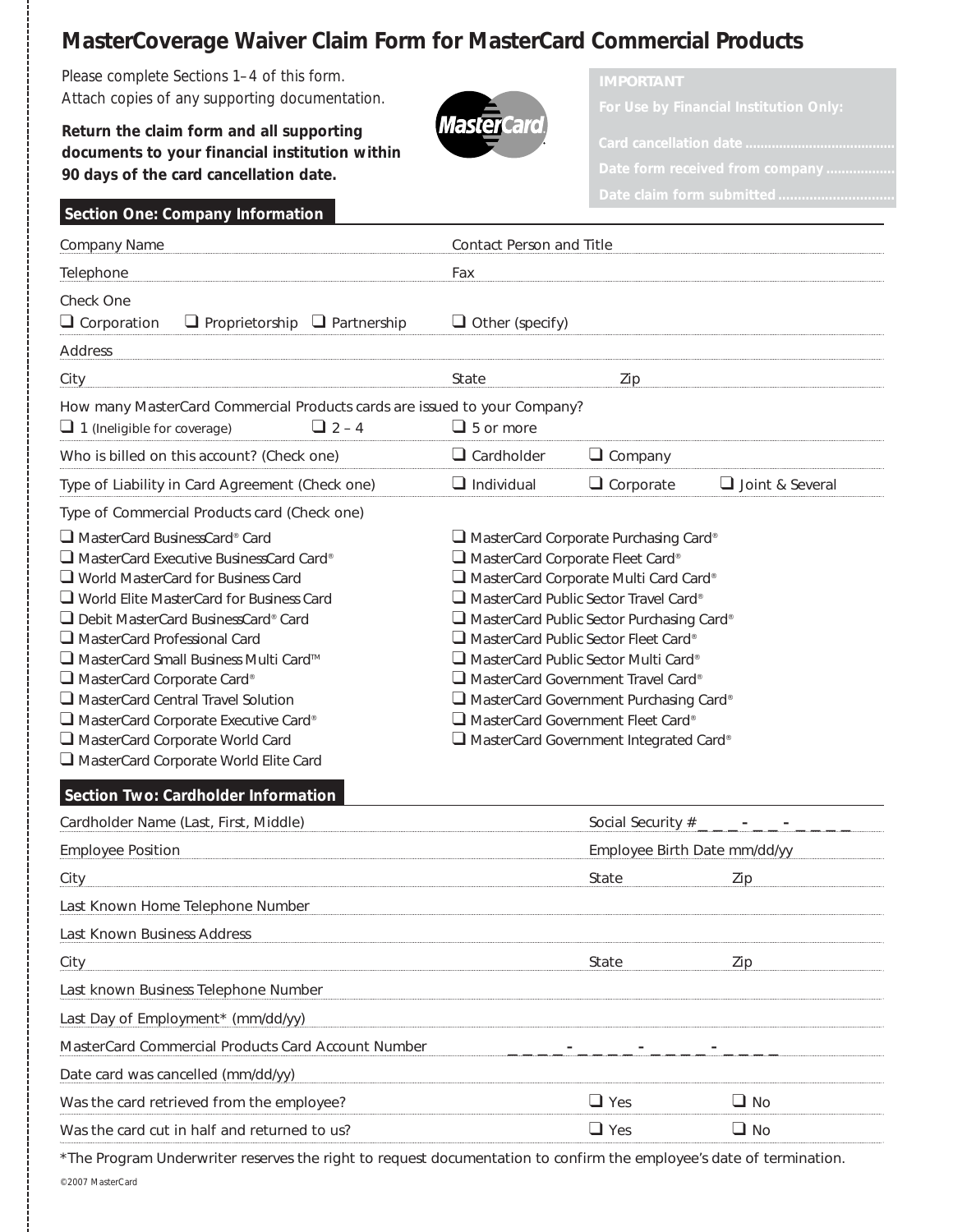#### Total amount of waivable charges claimed \$

Please attach copies of documentation indicating which charges are waivable as outlined in the *"Description of Coverage"* section depending on the type of liability agreement.

- A. Individual Liability
	- Billing statements
	- Evidence of reimbursement to include any or all of the following: copy of check, employee expense report, relevant account payable or payroll documentation. Evidence should incorporate the following information: check number, date of reimbursement, and amount of reimbursement.
- B. Corporate Liability
	- Billing statement with indication and explanation of charges that did not directly or indirectly benefit the company.
- C. Joint & Several Liability
	- Evidence of reimbursement to include any or all of the following: copy of check, employee expense report, relevant account payable or

payroll documentation. Evidence should incorporate the following information: check number, date of reimbursement, and amount of reimbursement.

- OR
	- Billing statement with indication and explanation of charges that did not directly or indirectly benefit the company.

#### *Section Four: Company Officer's Signature and Assignment of Collection Rights*

In the event the company has Joint & Several or Corporate Liability, if the Company recovers any amounts for unauthorized charges claimed from any source, the Company will remit all such amounts to the Financial Institution. The Company agrees to assign any rights it may have to collect unauthorized charges from the cardholder, to the MasterCoverage Program Underwriter.

I, the undersigned, an officer of the Company listed above being duly sworn, depose and say that the answers provided above are true and complete to the best of my knowledge. The cardholder was an employee of our company, and not a partner, owner, principal shareholder owning more than 5% of the company's shares, or an elected director.

I have reviewed the MasterCard Commercial Products card account described above and hereby state that the charges being claimed under MasterCoverage (remaining unpaid on this account) qualify as waivable charges as described on the attached billing statements in accordance with the MasterCoverage guidelines.

The Cardholder has been advised that his/her MasterCard Commercial Products card account has been cancelled and that all outstanding charges must be paid by him/her immediately. I further state that the cardholder is no longer employed by the company.

#### Company Name By (signature) Print Name Title

*Section Five: Financial Institution's Assignment of Recovered Charges and Collection Rights (To Be Completed By Financial Institution Only)*

If the Financial Institution recovers any amount from the Cardholder or any other source with respect to waivable charges, the Financial Institution agrees to use these funds to reduce the waivable charges or the amount of any claim the Financial Institution files under

*Have you included the following supporting documents depending on type of liability?*

- Copy of card cancellation confirmation letter, or printout of card cancellation screen
- Copy of employee notification letter to cardholder
- Copies of cardholder billing statements, with waivable charges
- Copies of expense reports or equivalent documentation, if applicable
- Copies of any written correspondence to the cardholder requesting payment
- Copies of reimbursement documentation, if applicable
- Copy of analysis used to determine the amount of charges
- which did not benefit the company, if applicable

MasterCoverage, or if the MasterCoverage claim has already been paid to the Financial Institution, the Financial Institution shall remit such amounts to the Program Underwriter for MasterCoverage. We agree to the assignment of collection rights to the MasterCoverage Program Underwriter.

| <b>Print Name</b> |                                                                                         |                                                 |                                                                                                                                                                                                                                                                             |
|-------------------|-----------------------------------------------------------------------------------------|-------------------------------------------------|-----------------------------------------------------------------------------------------------------------------------------------------------------------------------------------------------------------------------------------------------------------------------------|
| Title             |                                                                                         |                                                 |                                                                                                                                                                                                                                                                             |
| Signature         |                                                                                         |                                                 |                                                                                                                                                                                                                                                                             |
| Month             |                                                                                         | Dav                                             | Year                                                                                                                                                                                                                                                                        |
|                   | <b>Card Cancellation Date</b>                                                           |                                                 |                                                                                                                                                                                                                                                                             |
|                   |                                                                                         | Submit Claim Form and supporting documentation: |                                                                                                                                                                                                                                                                             |
| P.O. Box 94852    | MasterCoverage Program Administrator<br>Cleveland, OH 44101-9813<br>Tel: 1-440-914-2214 |                                                 |                                                                                                                                                                                                                                                                             |
|                   |                                                                                         |                                                 | Note: At some time, MasterCard and its Program Underwriter may request further documentation regarding proof that the charges in question<br>benefitted the company. Financial Institutions must be able to identify and document cardholders on centrally billed accounts. |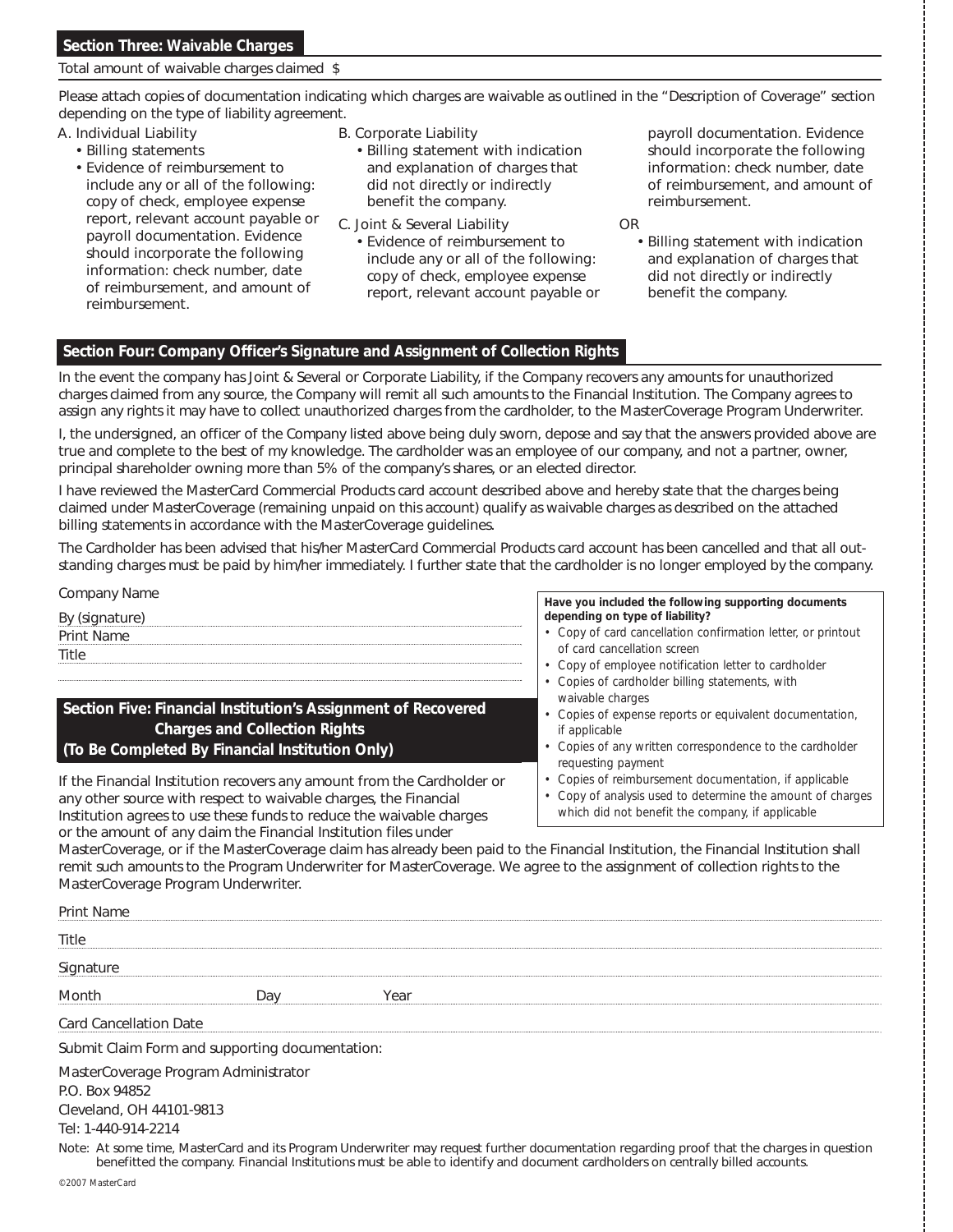# **Notes**  $\overline{\phantom{0}}$  $\overline{\phantom{0}}$ <u> 1999 - 1999 - 1999 - 1999 - 1999 - 1999 - 1999 - 1999 - 1999 - 1999 - 1999 - 1999 - 1999 - 1999 - 1999 - 19</u>  $\overline{\phantom{0}}$